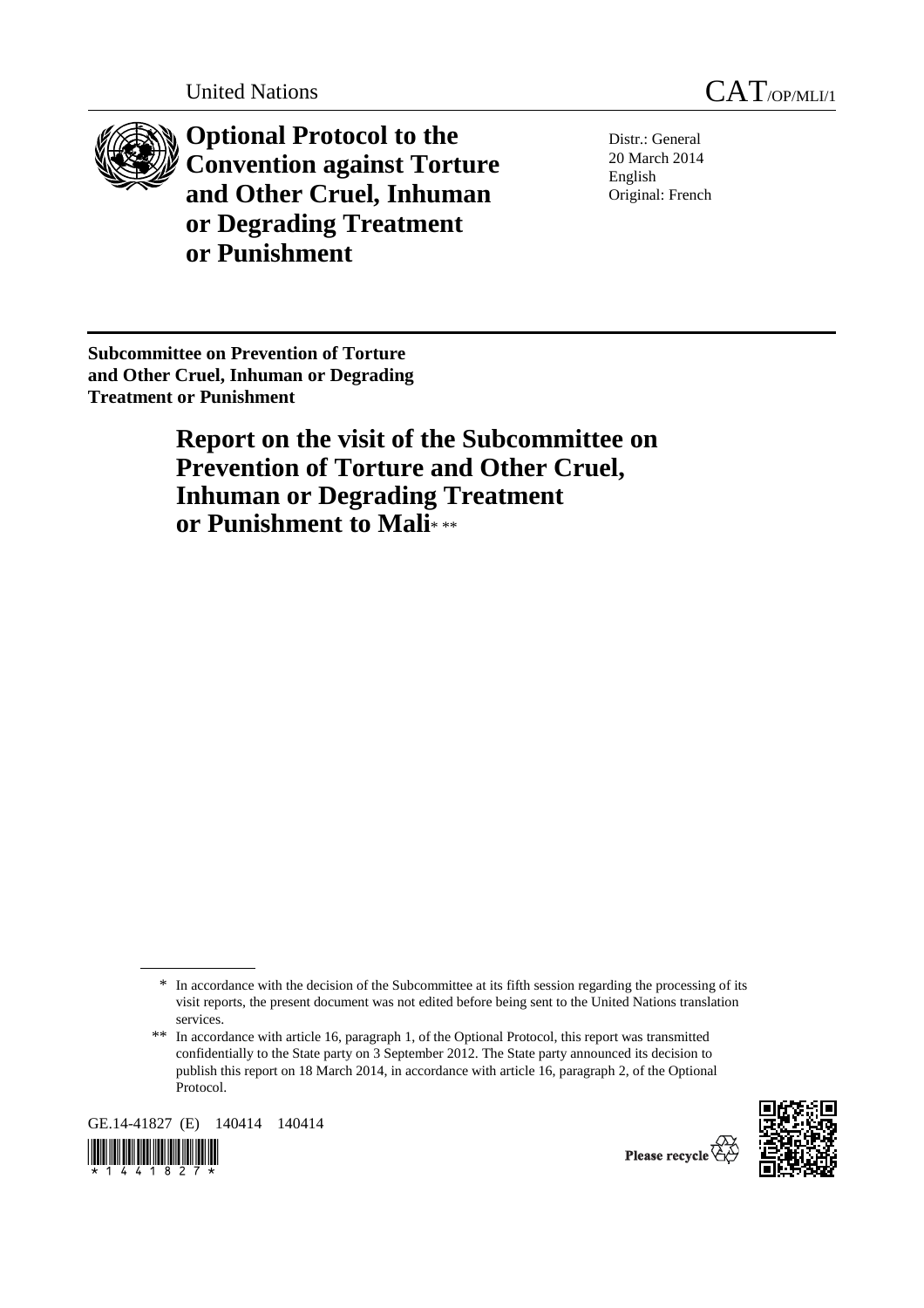## CAT/OP/MLI/1

# Contents

|      |                                                                              | Paragraphs | Page |
|------|------------------------------------------------------------------------------|------------|------|
| I.   |                                                                              | $1 - 3$    | 3    |
| Π.   |                                                                              | $4 - 12$   | 3    |
|      | Obligation to submit reports on the implementation of the Convention<br>A.   | $4 - 5$    | 3    |
|      | <b>B.</b>                                                                    | $6 - 12$   | 3    |
| III. |                                                                              | $13 - 15$  | 4    |
| IV.  |                                                                              | $16 - 97$  | 5    |
|      | A.                                                                           | $16 - 34$  | 5    |
|      | B.                                                                           | $35 - 38$  | 9    |
|      | C.                                                                           | $39 - 42$  | 10   |
|      | D.                                                                           | $43 - 65$  | 10   |
|      | E.                                                                           | $66 - 67$  | 14   |
|      | $F_{\cdot}$                                                                  | $68 - 69$  | 15   |
|      | G.                                                                           | $70 - 74$  | 15   |
|      | H.                                                                           | $75 - 79$  | 16   |
|      | I.                                                                           | $80 - 88$  | 16   |
|      | J.                                                                           | $98 - 90$  | 18   |
|      | Κ.<br>System of complaints and visits, and inspection of places of detention | $91 - 94$  | 18   |
|      | L.                                                                           | $95 - 97$  | 19   |
| V.   |                                                                              | 98-99      | 19   |
|      |                                                                              |            | 20   |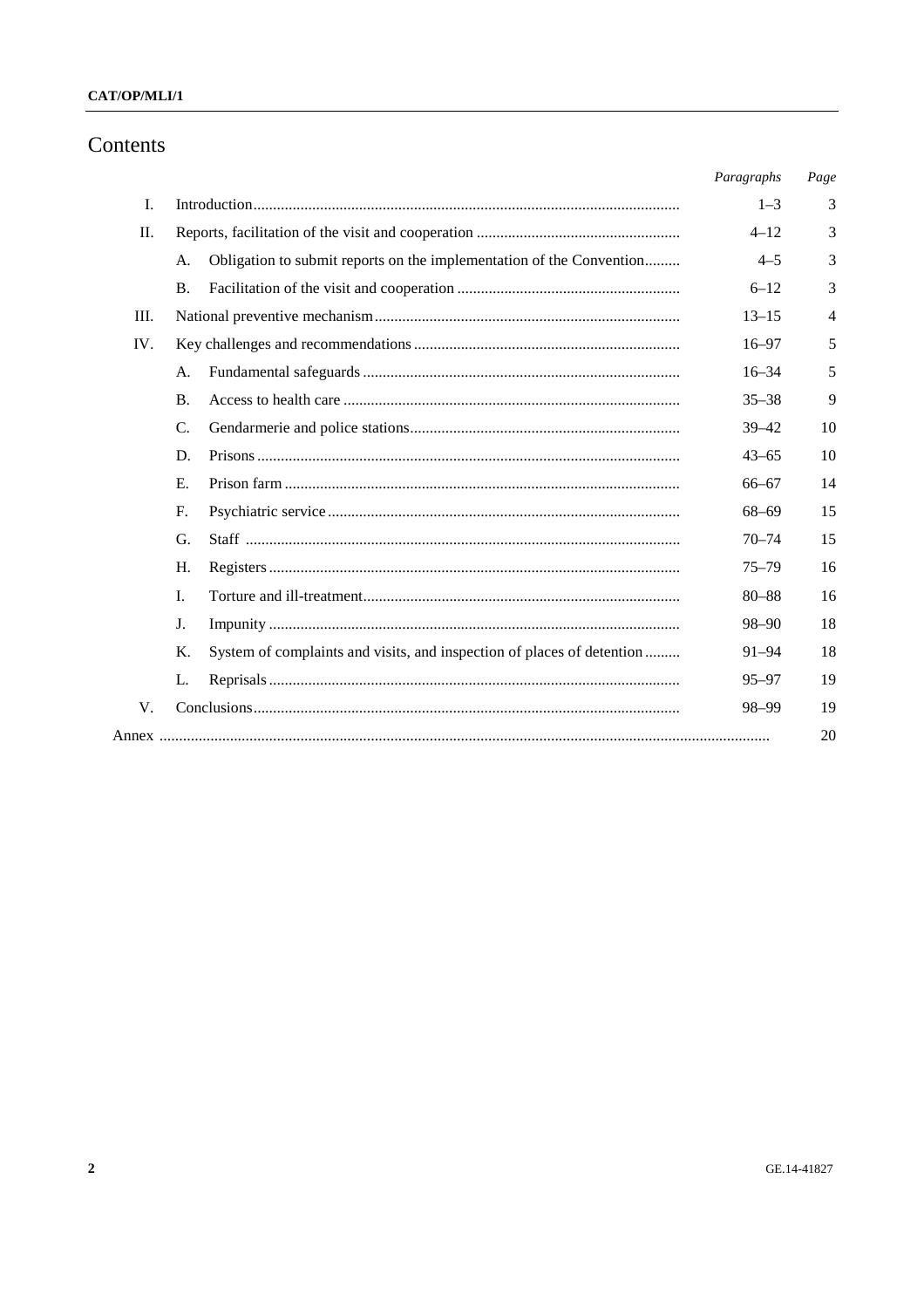# **I. Introduction**

1. The Subcommittee on Prevention of Torture and Other Cruel, Inhuman or Degrading Treatment or Punishment undertook its first regular visit to Mali between 5 and 14 December 2011, in accordance with the provisions of the Optional Protocol to the Convention against Torture and Other Cruel, Inhuman or Degrading Treatment or Punishment. During its visit, the Subcommittee met with the authorities of Mali, the National Human Rights Commission and representatives of civil society, and made visits to places of deprivation of liberty in the district of Bamako and in the regions of Kayes, Koulikoro, Sikasso and Ségou.

2. During the visit, which was limited in scope and duration, it was not possible to cover all places of deprivation of liberty in Mali, partly because of the deteriorating security situation in certain regions. Nevertheless, the Subcommittee was able to obtain an overall picture of conditions in the country, leading it to conclude that the situation of persons deprived of their liberty is of grave concern.

3. The confidential preliminary observations were submitted orally at the conclusion of the visit, on 14 December, and submitted again in writing to the State party on 27 January 2012. The present report is the confidential final report of the visit of the Subcommittee to Mali.

# **II. Reports, facilitation of the visit and cooperation**

## **A. Obligation to submit reports on the implementation of the Convention**

4. The Subcommittee notes that Mali has not yet submitted either its initial report under article 19 of the Convention against Torture and Other Cruel, Inhuman or Degrading Treatment or Punishment, which was due for submission in 2000, or the subsequent periodic reports. This not only represents a serious failure on the part of Mali to comply with its treaty obligations, but also makes it difficult for the Convention's monitoring bodies, including the Subcommittee, to cooperate with the national authorities. Furthermore, it did not facilitate the visit, since the Subcommittee was unable to benefit from information on the implementation of the Convention that Mali should have been submitting regularly to the Committee against Torture.

5. **The Subcommittee recommends that the State party submit its reports to the Committee against Torture as soon as possible, in conformity with its obligations under the Convention, in particular article 19, paragraph 1.** 

### **B. Facilitation of the visit and cooperation**

6. Various documents and information were supplied to the Subcommittee before its visit, enabling it to make certain minimum preparations. Nonetheless, the majority of the documents and information requested prior to the visit and at various meetings during the visit, in particular during consultations with the Government and representatives of the judicial system on 5 December 2011, were not supplied until well after the visit, on 15 January 2012. The information supplied was incomplete and fragmentary. This deprived the Subcommittee of key information that would have enabled it to undertake a wholly satisfactory visit.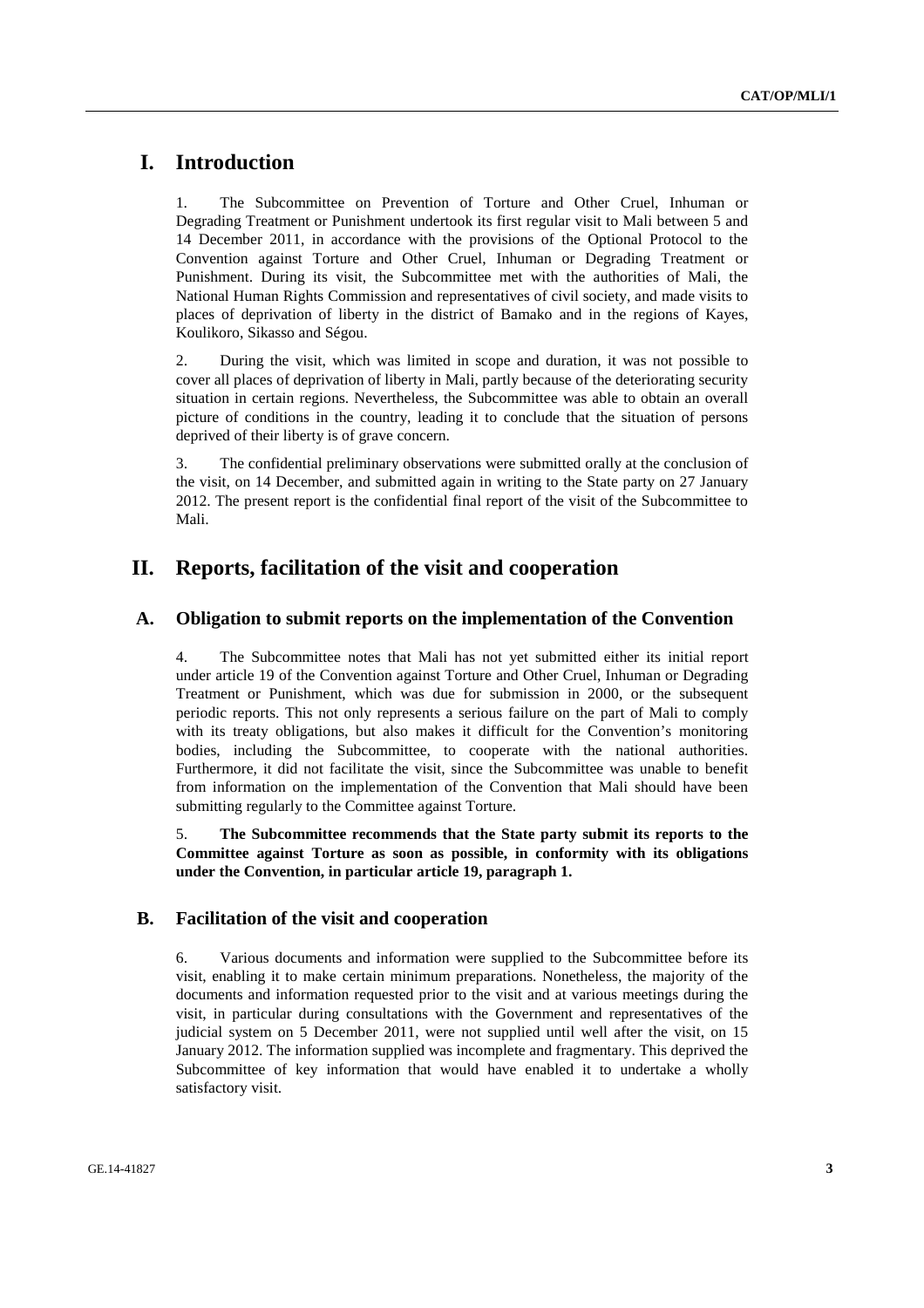7. According to information supplied by the State party, a good number of responses were incomplete or inadequate due to the lack of available statistical data. The Subcommittee regretted in particular the absence of information on incidents of violence among detainees and on complaints, investigation, prosecutions and convictions for acts of torture or ill-treatment.

8. The Subcommittee wishes to thank the liaison officer, Mr. Boubacar Sidiki Samaké, technical adviser at the Ministry of Justice, and the authorities for their help during the visit, especially in providing the official authorizations requested by the Subcommittee. As a result, in most cases it was easy to gain access to places of deprivation of liberty.

9. In general, the Subcommittee was able to visit prisons and undertake its work in a satisfactory manner, notably through fully confidential private interviews with persons deprived of their liberty, although an abnormally high number of detainees refused to meet with the Subcommittee. In two specific cases, however, access was refused to cells of the State security service in Bamako, on 7 December, and to cells in Bamako Central Prison during attempted follow-up visits on 13 and 14 December, despite the efforts of the liaison officer and the insistence of the Subcommittee.

10. During the first two visits to Bamako Central Prison, on 6 and 7 December, the prison authorities had attempted to hide the reality of conditions and to prevent the Subcommittee members from meeting with all the detainees and interviewing them. Certain detainees were moved from the prison after the first visit to prevent the Subcommittee from interviewing them the following day, as had been arranged in agreement with the prison management. A list of these detainees was requested but, despite the Subcommittee's strong insistence, it was not provided by the prison management, which was also unable to convincingly explain the transfer of the detainees or why a list of those who had been transferred could not be made available. Such behaviour is a serious matter and is a breach of the obligations under the Optional Protocol.

11. The Subcommittee also notes that the Government of Mali has not responded to its preliminary confidential observations, even prior to the period of instability following the coup d'état. Nonetheless, the Subcommittee hopes to be able to continue its dialogue with the State party on the issues raised and the recommendations put forward in the present report.

12. **The Subcommittee considers it highly desirable that in future the authorities take the necessary measures to enable the Subcommittee to carry out its mandate in full, in line with the international obligations freely undertaken by the State party.** 

## **III. National preventive mechanism**

13. The Subcommittee takes note of the establishment of a national preventive mechanism but expresses its concern that the State party has assigned this function to the National Human Rights Commission in the circumstances observed by the delegation. The Subcommittee considers the present structure to be unsatisfactory, particularly due to its lack of independence and the absence of funding.

14. Under article 18 of the Optional Protocol, States Parties are required to guarantee the functional independence of national preventive mechanisms and their personnel. They undertake to provide for and make available the necessary resources for the functioning of the national preventive mechanisms in accordance with the Paris Principles. Nonetheless, the Subcommittee noted that the structure of the national preventive mechanism in Mali did not allow it to act independently, free of interference from the State authorities, particularly the prison authorities and the police. Indeed, the national preventive mechanism's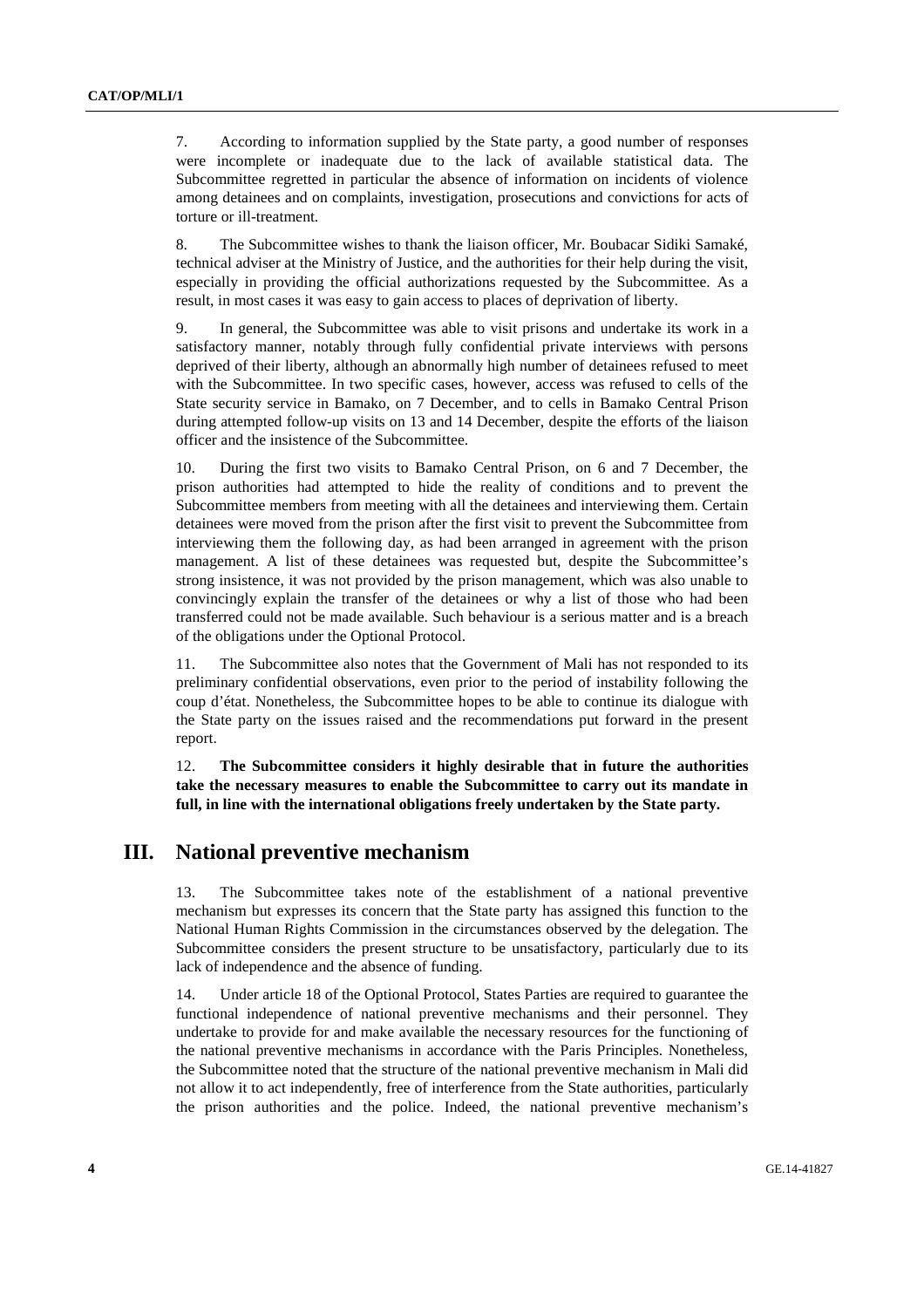composition, functioning and lack of financial independence to fully carry out its mandate do not comply with either the Paris Principles or article 18 of the Optional Protocol. It is truly unfortunate that the national preventive mechanism was unable to arrange visits to places of detention outside the district of Bamako, due to a lack of financial and logistic resources. The Subcommittee emphasizes that it tried to contact the national preventive mechanism to follow up its visit, notably regarding the question of possible reprisals, but received no response.

15. The Subcommittee recommends that the authorities take all necessary measures to bring the national preventive mechanism into conformity with the Paris Principles, as required by the Optional Protocol and the Subcommittee's guidelines on national preventive mechanisms, particularly by allocating it an adequate budget.

# **IV. Key challenges and recommendations**

## **A. Fundamental safeguards**

16. The Subcommittee notes that the criminal legislation in force in Mali provides important safeguards against torture and cruel, inhuman or degrading treatment, including provisions concerning limitations on the duration of police custody, the requirement to inform the detainee's family of his or her detention, the power vested in the public prosecutor and the investigating judge to visit detention centres and assess the legality and conditions of detention, the right of access to a lawyer and a doctor, and the obligation to keep official registers of arrests. Nonetheless, during its visit, the Subcommittee noted a systematic failure to implement these fundamental guarantees as established in the texts. The Subcommittee is concerned that the current institutional framework in Mali is unable to offer sufficient safeguards of the fundamental rights established in Malian law to effectively prevent possible acts of torture and ill-treatment, including those resulting from the widespread corruption affecting the justice system.

#### *Right to be informed of one's rights and the reason for one's arrest*

17. The persons interviewed by the Subcommittee indicated that they had not been notified of their rights on their arrest, even though this is one of the essential safeguards for any person detained.<sup>1</sup> Furthermore, the Subcommittee was itself able to note the systematic absence of adequate information on the basic rights of persons who have been arrested, and particularly of noticeboards or posters bearing such information in gendarmerie and police stations. On the other hand, the majority of those interviewed had been informed of the reasons for their arrest.

18. **The Subcommittee recommends that the State party ensure that instructions are issued to all officers responsible for making arrests to the effect that persons deprived of their liberty must be effectively and systematically informed of their rights orally and in writing, in a language that they understand immediately on their arrest. These procedures should be duly recorded.** 

<sup>&</sup>lt;sup>1</sup> Body of Principles for the Protection of All Persons under Any Form of Detention or Imprisonment, adopted by the General Assembly of the United Nations, resolution 43/173 of 9 December 1988, Principle 13 (hereinafter Body of Principles).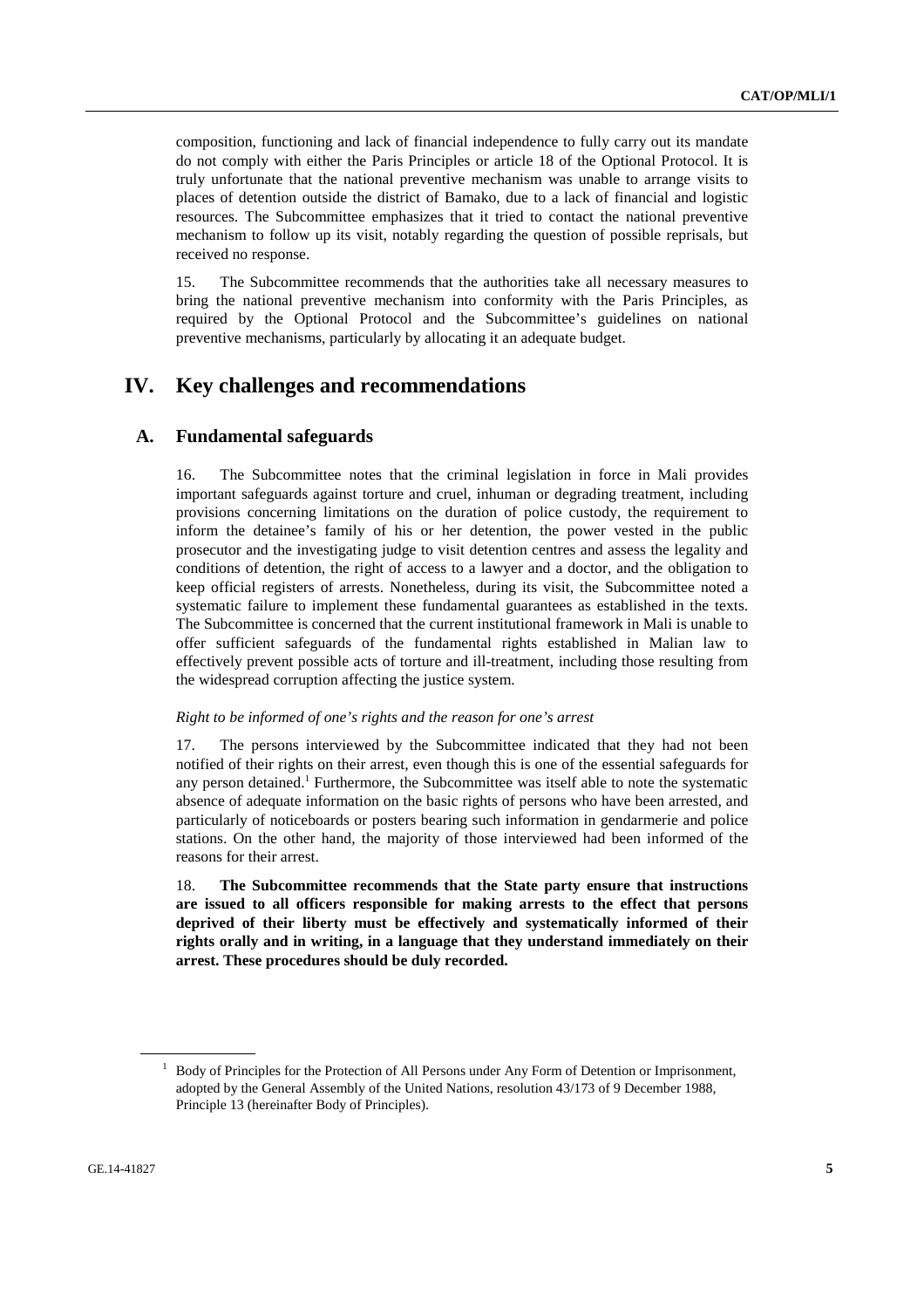#### *Right to inform a third party of one's detention*

19. The right to inform a third person of one's arrest is a fundamental safeguard against torture and ill-treatment.<sup>2</sup> However, the Subcommittee was informed by the detainees that it met that they were generally not able to contact their family or a close friend about their arrest, sometimes due to a lack of available facilities in the police and gendarmerie stations, but in certain cases because of the arbitrary refusal of the authorities to grant their request.

20. **The Subcommittee recommends that the authorities take the necessary measures, including the provision of equipment and funding, to ensure that all persons detained are able to inform their relatives or friends of their detention, and that the information is duly recorded in the custody register (person contacted, date and time).** 

### *Right of access to a lawyer and the legal assistance system*

21. The right of persons who have been arrested to have access to a lawyer of their choice, enshrined in article 9 of the Constitution of Mali, is not implemented in practice. Almost none of the persons held in police custody or pretrial detention whom the delegation met had seen a lawyer at any point in the legal process, because they were unable to pay the fees. Thereby, the access to free legal assistance provided by the law is not implemented on the ground. It appears from the accounts gathered by the Subcommittee that, in the best case scenario, officially assigned counsel, if appointed, only become involved when a criminal case reaches the Assize Court, and not during the investigation stage. This situation is no doubt linked to the general shortage of lawyers throughout the country and exacerbated by their concentration in the district of Bamako, which leaves entire regions without counsel. The disproportionate ratio of members of the judiciary to lawyers (two members of the judiciary for every lawyer) in the country is evidence of the lack of lawyers in most regions.

22. **The Subcommittee recommends that the authorities guarantee access to a lawyer to all persons from the moment they are taken into custody and throughout legal proceedings,**<sup>3</sup>  **particularly by establishing an effective mechanism to provide free legal assistance. The authorities should consider measures to increase the number of lawyers trained in the country each year and to encourage them to establish themselves in the different regions of the country, and allocate an adequate budget for the free legal assistance system.** 

#### *Right to medical examination*

23. Interviews with detainees and law enforcement personnel, examination of the custody registers and the systematic absence of medical registers in police and gendarmerie stations made it clear that the right of access to a doctor, although enshrined in article 76 of the new Code of Criminal Procedure, is not implemented in practice. No medical examination is performed when persons are taken into custody or placed in detention, although medical examinations and adequate documentation of the injuries presented by persons deprived of their liberty are indispensible safeguards to prevent torture and illtreatment, and also contribute to combating the impunity of perpetrators.4

<sup>&</sup>lt;sup>2</sup> Committee against Torture, general comment No. 2, CAT/C/GC/2, para. 13; Body of Principles, Principle 16.

Committee against Torture, op. cit.

<sup>&</sup>lt;sup>4</sup> Standard Minimum Rules for the Treatment of Prisoners, rule 24 (Standard Minimum Rules); Body of Principles, Principle 24.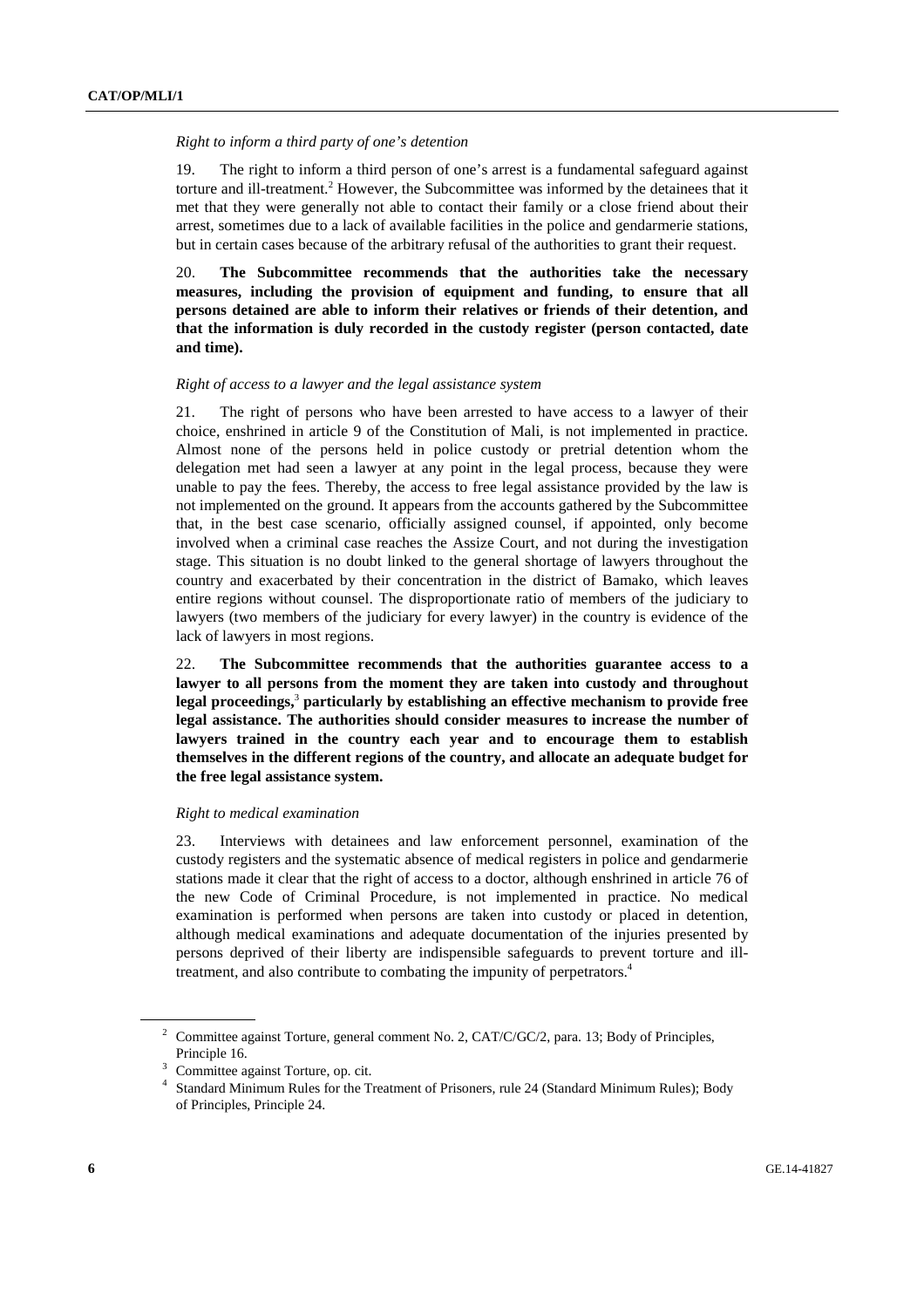24. **The Subcommittee recommends that a medical examination be performed on all persons arrested as soon as possible after they are brought into custody, especially if they show signs of ill-health, whether ensuing from their arrest or not. These medical examinations should be free and should be performed in accordance with the Manual on Effective Investigation and Documentation of Torture and Other Cruel, Inhuman or Degrading Treatment or Punishment (Istanbul Protocol).** 

#### *Right to notify consular authorities of detention*

25. The Subcommittee met numerous foreigners among the prison population, many of whom came from the countries bordering Mali. The great majority of them stated that they had not been able to communicate with the consular authorities of their countries, or even to contact their families in their countries of origin. As a consequence, they had not benefitted from the consular protection provided for foreigners deprived of their liberty.<sup>5</sup> and it appears that any request of this nature is systematically refused by the authorities.

26. **The Subcommittee recommends that the authorities take the necessary measures to ensure that consular authorities are systematically notified of the detention of one of their citizens and that the information is duly recorded in the custody register (person contacted, date, time).** 

### *Duration of custody*

27. The Subcommittee also noted that, frequently, the period of custody of persons arrested was wrongfully extended in most police and gendarmerie stations, with no record of the date and time of the commencement of custody, or no official authorization to extend custody. It appeared that, in most cases, the public prosecutor's authorization to extend custody beyond 48 hours was given orally, in breach of article 76 of the Code of Criminal Procedure. The lack of written evidence of such authorization made it almost impossible to check the validity of custody. The Subcommittee also observed that it was standard practice to keep any person arrested on Friday in custody over the weekend, since he or she could not be presented to the public prosecutor or the public prosecutor's office at the weekend. The maximum length of custody is therefore regularly exceeded. Examination of the registers also made it clear that while many persons are held in custody, few actually come before a judge, which could indicate a systematic recourse to custody during investigation without real justification. In this regard, the very large number of persons placed in custody as part of a simple identity check procedure or arrested without justification is significant and raises particular concern.

28. **The Subcommittee recommends that the maximum length of custody and related extension procedures, as provided for by Malian law, be strictly observed by police and gendarmerie officers, and that the judicial authorities undertake effective and regular monitoring in this regard of both the length of custody and the justification for it. The keeping of related registers should also be improved (see paragraphs 73–77 below).** 

#### *Use of pretrial detention*

29. The Subcommittee found that pretrial detention is frequently used in breach of Malian law, often lasting well in excess of the legally permissible maximum of 3 years (article 135 of the Code of Criminal Procedure). The Subcommittee even encountered three cases of persons who had been *held in pretrial detention for 8 years* and numerous cases of

<sup>&</sup>lt;sup>5</sup> Body of Principles, Principle 16.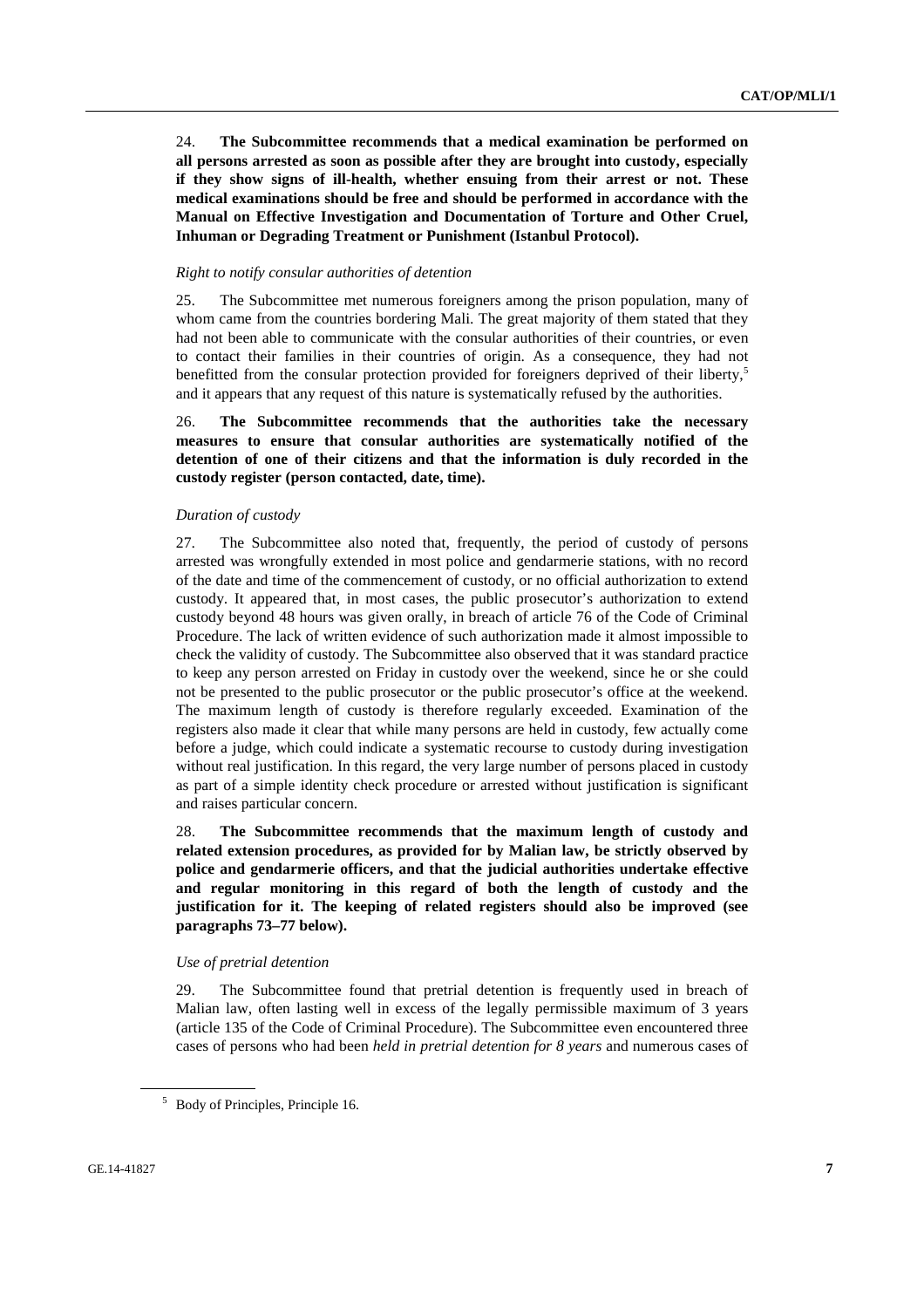persons detained for more than 5 years without a valid committal warrant. It appears that the files for some of these cases have quite simply been lost and that the persons concerned are now in a legal limbo, since they have no hope of being either tried or freed. In many cases, sentences are handed down de facto, before the accused has even been tried. Observing the presumption of innocence and not sentencing detainees until they have been tried are requirements in every State governed by the rule of law. The tendency to place persons in detention while awaiting trial, including for minor misdemeanours such as the theft of telephone cards, mobile phones, property, etc., is one of the main causes of prison overcrowding in Mali (see paragraphs 47–48 below), since almost 60 per cent of the country's prison inmates are being held in pretrial detention. Furthermore, the Subcommittee noted that pretrial detainees do not possess a copy of their committal warrant, which is kept by the issuing judge. The length of detention is monitored by prison staff and cannot be checked by the detainee, who is not informed in writing of the date of his or her next court appearance. The Subcommittee also noted the absence of oversight by the judges concerned of the enforcement of sentences since they rarely visited the prisons.

#### 30. **The Subcommittee recommends:**

 **(a) The use of pretrial detention only in cases of the most serious offences and crimes, possibly taking due account of repeat offences, and the systematic use in other cases of alternatives to deprivation of liberty, as set forth in the United Nations**  Standard Minimum Rules for Non-custodial Measures (the Tokyo Rules)<sup>6</sup> and in **application of article 128 of the Code of Criminal Procedure;** 

 **(b) Monitoring by the courts of persons in pretrial detention in order to ensure that they are not held for longer than is legally permissible, and an immediate review of the cases of all persons who have been in pretrial detention for more than 3 years, in application of article 135 of the Code of Criminal Procedure. Furthermore, persons who are sentenced should receive ongoing monitoring by the courts to guarantee adherence to the duration of the deprivation of liberty;** 

 **(c) The release of anyone who has been in pretrial detention for a period equal to or greater than the maximum possible prison sentence for the offence that led to the person's detention.** 

#### *Complaints mechanism*

31. The Subcommittee did not hear of any official complaints mechanism in the places of detention visited, as demonstrated by the silence of detainees and the prison authorities on this topic. The only way to lodge a complaint appears to be through the system of cell and yard bosses, about which the Subcommittee has numerous reservations (see paragraphs 57–60 below).

32. **The Subcommittee recommends that all detainees be notified of their right to submit direct, confidential complaints to the competent prison authorities and to higher ranking authorities. Any person detained must be notified of this right in a language that he or she understands at the time of detention. Furthermore, noticeboards and posters bearing information on the matter should be put in visible places around the establishment. The Subcommittee recommends that the right to lodge complaints be guaranteed in practice and that complaints be forwarded to the competent authorities without restriction, promptly considered and a decision be made and communicated to the complainant without delay. Persons who have lodged complaints should not suffer reprisals or the threat of reprisals. The competent** 

<sup>&</sup>lt;sup>6</sup> Adopted by the General Assembly of the United Nations in resolution 45/110 of 14 December 1990.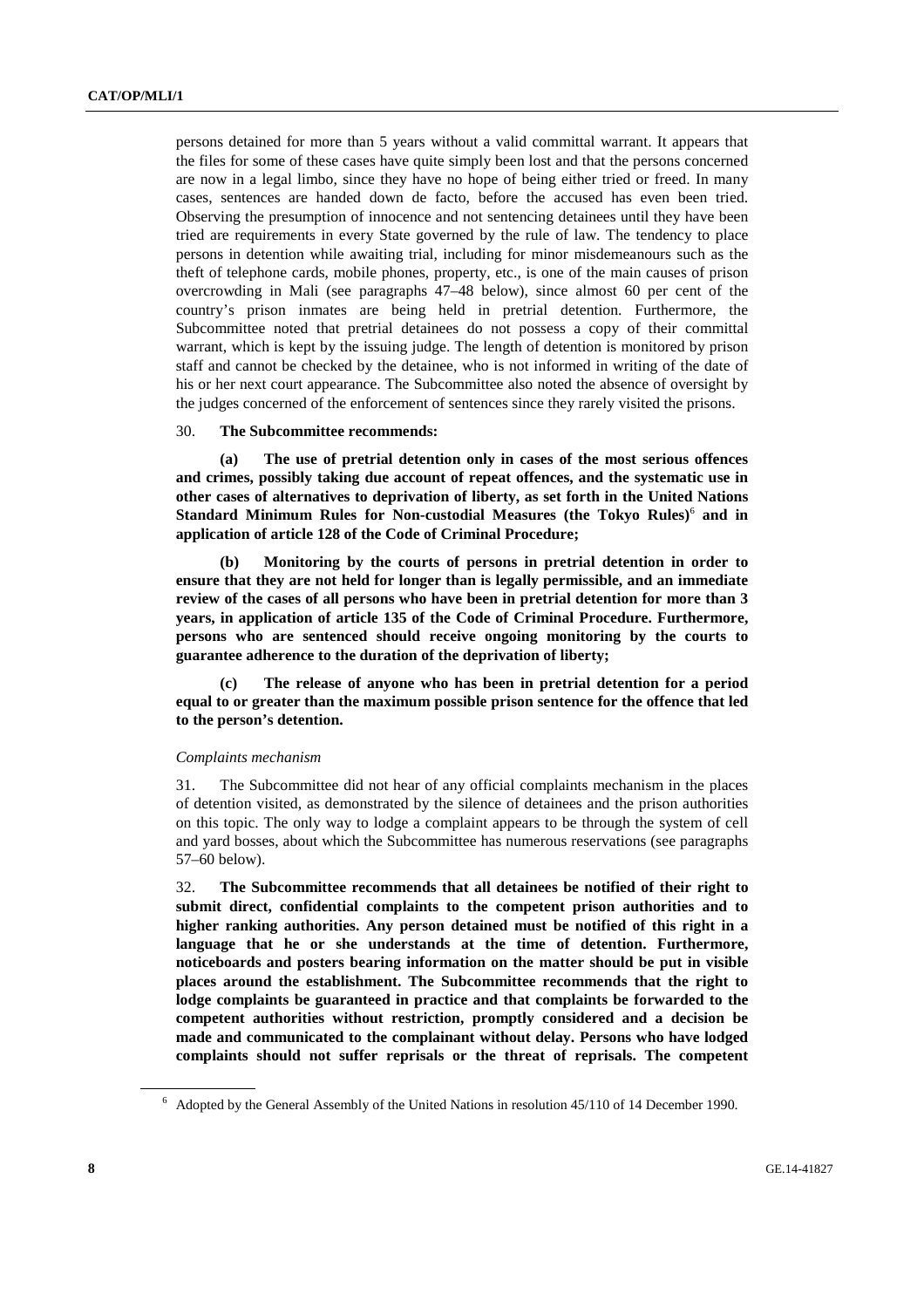**authorities should establish a register of complaints received, recording the nature of the complaint, the establishment where it originated, the date of receipt, the date and nature of the decision made, and the subsequent action taken. These registers should be checked regularly by an independent body.** 

### *Other concerns*

33. During its visit to places of detention, the Subcommittee noted certain practices that raised serious concerns, especially the frequent use of police custody in civil debt cases. These are officially and improperly treated as fraud or misappropriation in the official registers, whereas in reality it is a matter of exerting pressure on debtors to pay their debts and the police or gendarmerie officers involved typically receive a share of the amount recovered by the creditor. This practice is a breach of article 123 of the Code of Criminal Procedure and the objectives of detention in custody as stated in legislation. In one gendarmerie station the Subcommittee even found an official register of debtors held in custody. Finally, the Subcommittee is also perturbed by the clearly disproportionate sentences imposed on some prisoners for certain recognized misdemeanours and offences – a 3-year prison term for the theft of a mobile phone, for example.

34. **The Subcommittee recommends that the authorities ensure police and gendarmerie officers are duly notified of the illegality of the practice of imprisonment for civil debt and the sanctions potentially incurred. Furthermore, the strengthened monitoring of custody by the judicial authorities (see paragraph 27 above) should also take into account this practice, with the aim of its elimination. The Subcommittee recommends that the authorities review the Code of Criminal Procedure and the maximum sentences incurred for minor misdemeanours and offences.** 

### **B. Access to health care**

35. Access to health care in places of deprivation of liberty is guaranteed by Malian law, although no specific organization exists to meet health-care needs in custody or prison establishments. Health care is primarily dispensed through improvised local arrangements and relies on the goodwill of staff and financial support from the families of detainees.

36. In the police and gendarmerie stations visited, the Subcommittee noted an almost complete lack of registers for medical visits. According to the persons interviewed, no medical examination is provided to detainees at the commencement of their time in custody or on their entry into prison. With the exception of the Bollé women's prison, no medical files are kept, which prevents the medical supervision of detainees.

37. Most of the prisons visited had no infirmary, medical clinic or medical personnel. In the few prisons that do have an infirmary, the obvious lack of resources makes it impossible to care for the sick properly. Indeed, the only medication given out is paracetamol, which is unsuitable for treating the most widespread needs (skin problems, infections, parasites, gastroenterological problems and neurological problems linked to vitamin deficiencies). None of the prisons provided special equipment for persons with disabilities. The only medical conditions actually treated in the prison system are malaria and tuberculosis, although treatment of the latter is often unsatisfactory. Other medical care, including inpatient care, is at the expense of the families of detainees. Only a few treatments are covered by the prisons' utterly inadequate social budget (approximately US\$ 2,000 per year for Bamako Central Prison) on the basis of rather unclear criteria. In view of the prison population and the lack of regular care, the number of temporary transfers for medical treatment is rather low. Indeed, the Subcommittee met numerous persons who were dying due to the lack of adequate medical care.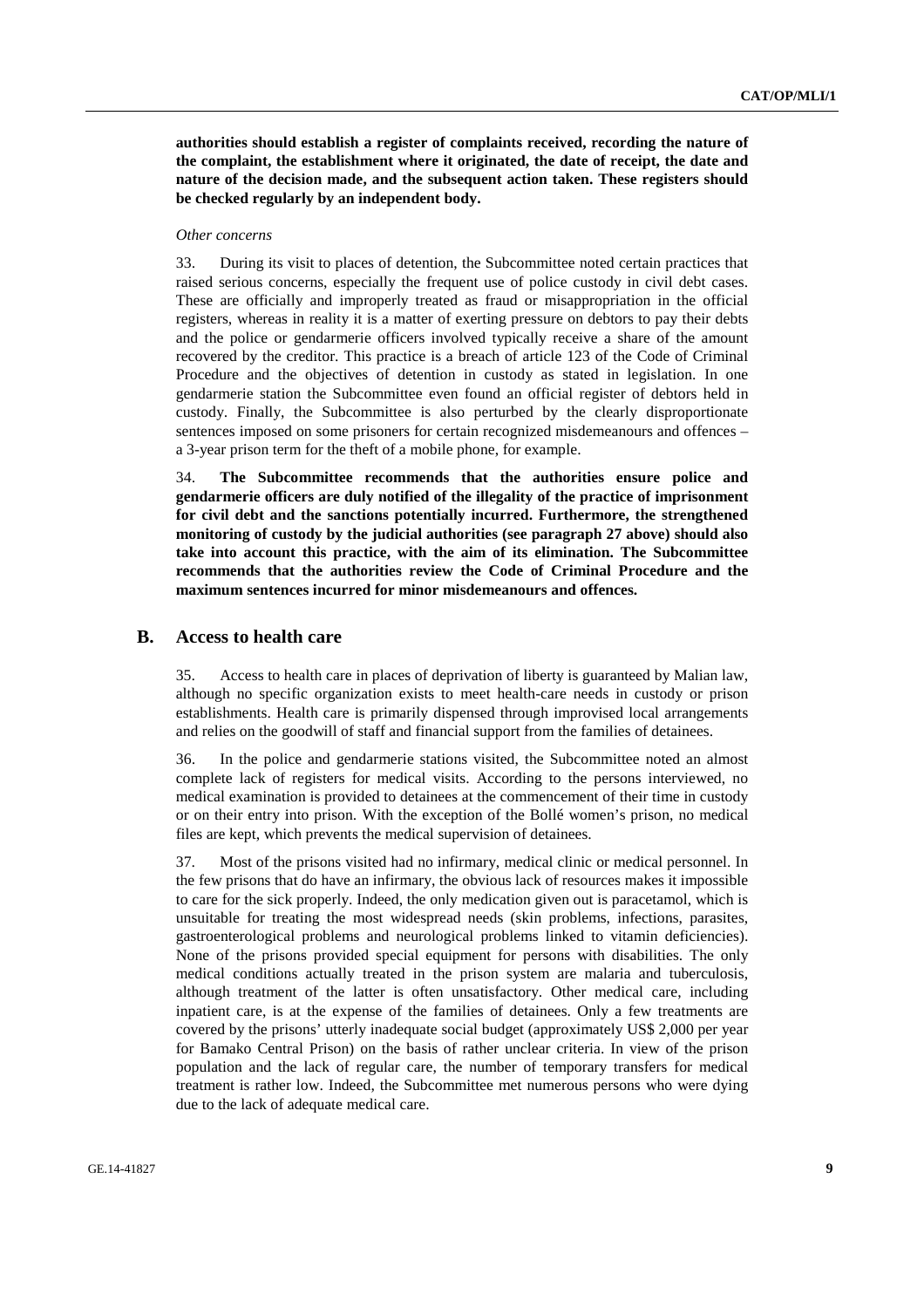38. **The State party should ensure that detainees are able to access health care in conformity with the Standard Minimum Rules for the Treatment of Prisoners and should therefore immediately increase the budget allocated to detainees' health. The purchase of medications and detainees' hospital fees should be covered by the prison authorities. The State party should take the necessary measures to ensure that every prison has regular access to the services of a dentist and a qualified doctor, who should examine each detainee as soon as possible after his or her admission and monitor the physical and mental health of detainees, particularly by establishing medical files for each person committed to prison.**<sup>7</sup>  **The State party should ensure that persons with disabilities are held in decent conditions appropriate to their disabilities.** 

### **C. Gendarmerie and police stations**

39. With regard to the material conditions of detention, the Subcommittee observed that most cells do not meet the relevant international standards: toilets and showers are unsanitary or non-existent; and some lack light and ventilation, while others offer no shelter from the elements, particularly the wind and the cold; in general they often have neither mattresses nor mats and persons held in police custody sleep on the floor, often without even blankets at night.

40. Numerous police and gendarmerie stations lack the wherewithal, in particular the means of transport, to conduct investigations. None have a budget for feeding persons held in custody. As a result, persons held in custody frequently have their food, and sometimes water, paid for by officers in charge, or they go without for days – particularly if they have no family close to the place of their detention. The Subcommittee does, however, note that the Bamako Vice Squad, responsible for the protection of minors, functions satisfactorily.

41. The Subcommittee noted that the gendarmerie and police posts did not always have women's cells, much less cells for the custody of minors.

42. **The Subcommittee recalls that the State party has a duty to ensure that the material conditions of police custody are adequate for all detainees, and to provide them with food and water, in accordance with the Standard Minimum Rules for the Treatment of Prisoners.**<sup>8</sup>  **Furthermore, the Subcommittee recommends that the State party develop a cell modernization programme in conformity with international standards.** 

### **D. Prisons**

43. The Subcommittee visited 13 prisons in the district of Bamako and the regions of Koulikoro, Kayes, Ségou and Sikasso. The Subcommittee realizes that they account for only a portion of the 59 penitentiary establishments in the country, but they present a broad range in terms of size (one prison holds 1,600 inmates while others hold only a few dozen), structure (ranging from early twentieth-century establishments to facilities opened in 2009) and the composition of the prison population (prisons for all inmate categories, women's

<sup>7</sup> Approved by the Economic and Social Council in its resolutions 663 C (XXIV) of 31 July 1957 and 2076 (LXII) of 13 May 1977.

See Rules 22 to 25. Adopted by the first United Nations Congress on the Prevention of Crime and the Treatment of Offenders, held in Geneva in 1955 and approved by the Economic and Social Council in its resolutions 663 C (XXIV) of 31 July 1957 and 2076 (LXII) of 13 May 1977.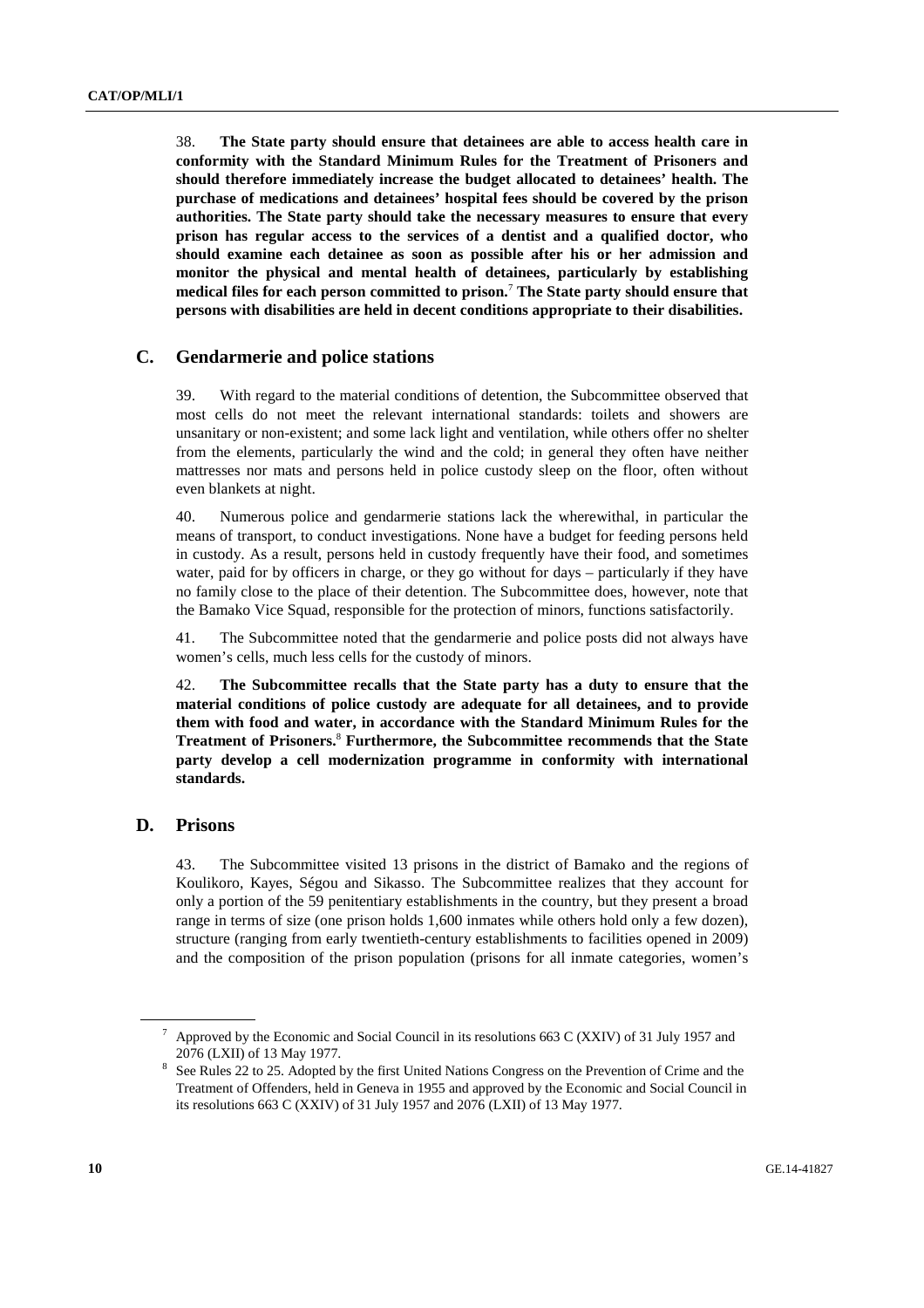prisons, juvenile prisons and a prison farm). Above all, together they account for approximately 60 per cent of the country's total prison population.

### **Material conditions**

44. The conditions of detention in all the establishments visited are deplorable. Most are dilapidated, date from colonial times, and are poorly maintained and totally unfit for use as places for the deprivation of liberty. In most cases, the cells are poorly ventilated and can thus be extremely hot, especially where they have a metal roof. Not even a minimum of light, whether natural or artificial, is provided and the cells do not have adequate indoor sanitary facilities. Moreover, detainees sleep, at best, on simple mats or dirty old mattresses. The sole exception in this regard is Ségou prison, where, thanks to the initiative of a private individual, the material conditions have been improved with the installation of running water and toilets in each room and the construction of a veranda in the yard where inmates can shelter from the sun.

45. The provision of soap, the only hygiene product distributed to detainees, is insufficient and irregular. Some inmates spend weeks or even months without soap and can therefore neither wash themselves nor do their laundry properly. Indeed, afflictions such as scabies and other parasites and skin diseases are common among prison inmates.

46. It is a source of concern that the same shortcomings observed in older prisons affect even recently opened facilities like the new wing of Bougouni prison, which has been operational since 2009 and where the cells have no sanitary facilities and are poorly ventilated, the courtyard is too small for the number of inmates and the security installations are inadequate (there is no watchtower and the walls are too low).

47. At Koulikoro, the fact that two detention wings with vastly different material conditions can be found in the same penitentiary establishment is hard to justify. Rwandan prisoners convicted by the International Criminal Tribunal for Rwanda are housed in a wing with highly satisfactory material conditions, including individual cells with toilets and air conditioning, a sports room, shops for personal necessities, a library, an infirmary, a room set aside for religious services, and externally contracted cooks. At the same time, detention conditions in the other wing for ordinary Malian convicts are appalling.

48. **The State party should, as a matter of urgency, make arrangements to inspect the country's prisons with a view to drawing up and implementing a plan to improve and standardize conditions in all prison cells and thus ensure that the rights of all detainees to decent conditions as regards ventilation, sanitary facilities, lighting and other services are respected and eliminate opportunities for putting pressure on inmates or extorting money from them. As the initiative taken by the private individual at Ségou prison shows, relatively modest outlays can significantly improve conditions of detention, and the Subcommittee recommends that the State party increase and guarantee NGO access to prisons.** 

#### **Overcrowding**

49. The rate of overcrowding is extremely high and the problem is endemic in all the establishments visited. For example, the population of Bamako Central Prison is 300 per cent of capacity, and the ratio exceeds even 400 per cent in other prisons. This situation is directly linked to the particularly high number of persons held in pretrial detention, sometimes for as long as several years just for minor offences. The Subcommittee considers that such a degree of overcrowding amounts to cruel, inhuman and degrading treatment, or even a form of torture when it is prolonged for months or years and combined with the lack of minimum acceptable material conditions, especially in the case of pretrial detention. The overcrowding is made all the more intolerable by the fact that all the prisons visited contain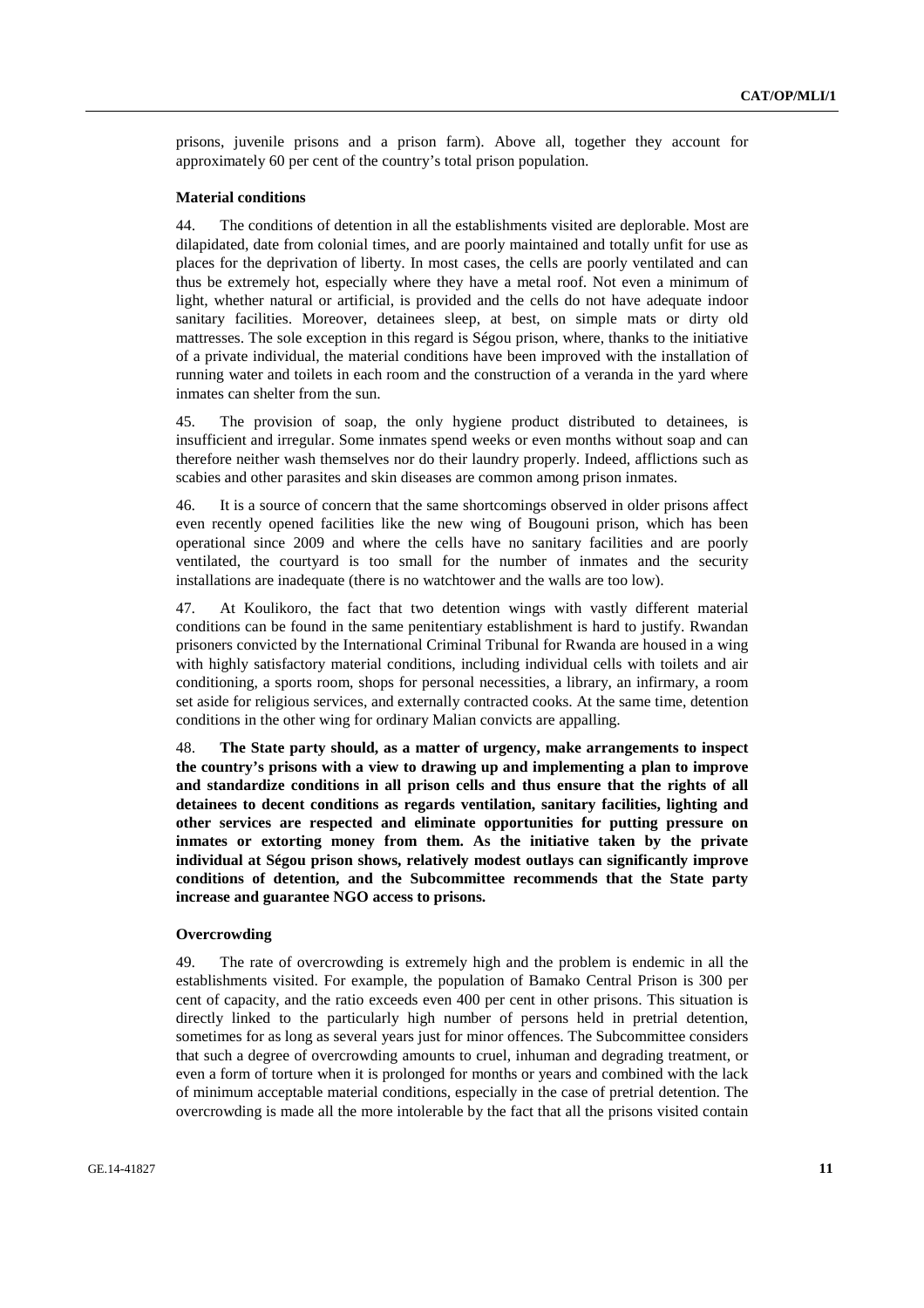both shockingly overcrowded cells and others of the same size with far fewer inmates. The placement of detainees in cells where conditions are less appalling is decided not on the basis of objective, official criteria but rather in return for a certain sum paid to prison staff, in other words, on the basis of corruption. The crowding and arbitrary decisions on cell placement combine to exacerbate tension among detainees and between detainees and staff, with a serious impact on discipline.

50. **The Subcommittee does not recommend the wholesale construction of new prisons but rather the implementation of the measures outlined in paragraph 30 of this document and the bringing of places of detention into line with the Standard Minimum Rules for the Treatment of Prisoners, thereby ensuring respect for the dignity of detainees.** 

#### **Prison regime**

51. The prison regime is totally arbitrary and riddled with corruption. Detainees systematically have to pay for their basic rights: the right to receive visits (1,000 CFA francs per visit), the right to receive food from the outside (500 to 1,000 CFA francs), the right to leave one's cell and walk in the exercise yard (around 10,000 CFA francs) and sometimes even the right not to be beaten. Detainees who do not pay never leave their cell, sometimes for several years, except to use the toilet once or twice a day, which constitutes cruel, inhuman and degrading treatment. Certain "privileges" may also be bought: avoiding placement in an overcrowded cell (around 50,000 CFA francs); the right to leave the punishment cell (around 15,000 CFA francs); sleeping in a better part of the cell (around 6,000 CFA francs); use of a prison warder's mobile telephone (around 5,000 CFA francs), and so on. The similarity of the amounts paid in all the prisons visited tends to confirm that they are genuine and demonstrates that this kind of corruption is entrenched in the prison system.

52. **The State party should take, as a matter of urgency, the measures needed to ensure that every detainee has access to the open air and to exercise (one hour of exercise in the open air daily is the international minimum rule on the matter),**<sup>9</sup> **outside the time required each day for washing and using the toilet. The State party must also eradicate corruption by punishing perpetrators and informing detainees and their families of their rights.** 

53. Disciplinary measures are also applied in an arbitrary fashion, without any set criteria, monitoring or record of their application. In some prisons, the delegation found that prisoners considered likely to try to escape were locked in their cells throughout the day. The situation is worsened by the poor security arrangements in some prisons (such as walls that are too low or the lack of a watchtower or an outer wall), prison staff shortages, lack of training and the absence of security equipment.

54. **The Subcommittee recommends that the State implement a prisons policy guaranteeing the rights of detainees and that it adopt an official disciplinary regime so that prison management is not left to the whim of prison directors or yard bosses. Similarly, the State should provide prison staff with a minimum of training and the material wherewithal to carry out their tasks effectively and respect human rights. All places of detention should keep a special register of disciplinary measures that records the inmate's name, the offence committed, which person in authority imposed the measure, the date and hour at which the measure began and ended, and, if applicable, the approval of the decision and the measure by a second person in authority.** 

<sup>&</sup>lt;sup>9</sup> Rule 20 (1), Standard Minimum Rules for the Treatment of Prisoners.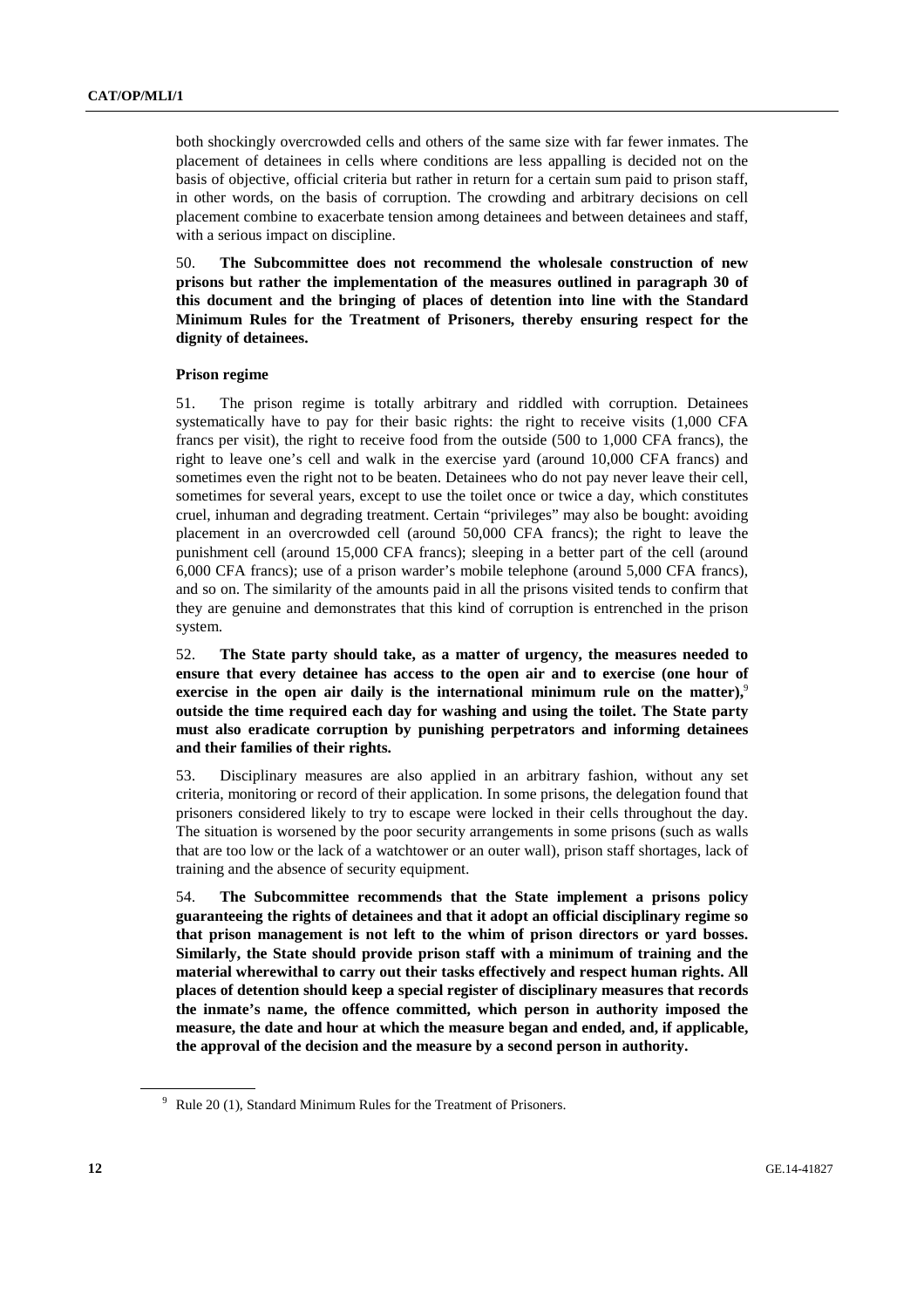### **Food**

55. The provision of food is one of the greatest causes of concern in Mali's prisons. The delegation found individuals dying of starvation, particularly in San, Kayes and Diéma, and others suffering from serious illnesses induced by malnutrition, such as scurvy and beriberi. Food provided consists solely of millet or corn as a staple and, once a week, rice or beans. Detainees do not receive fruit, vegetables, meat or fish except on rare occasions such as certain religious feast days. The extremely poor diet is the direct cause of numerous illnesses suffered by detainees. The situation is all the more shocking given that, as the delegation discovered, many prisons have vegetable gardens and livestock, but almost exclusively for the benefit of prison staff.

56. **The State party must ensure that the quantity and quality of food distributed in prisons conform to the relevant international standards and must increase the food budget for each and every inmate without delay. The Government must ensure that fruit and vegetables are included in the prisoners' diet and that detainees benefit from the produce of the prisons' vegetable gardens and livestock operations.** 

### **Separation of detainees**

57. The separation of detainees by category does not follow a set standard in the prisons visited. In some, specific sections with generally better material conditions of detention are set aside for women (juveniles and adults), who also have free access to the exercise yard set aside for them. In prisons without separate quarters, women are either locked all day in the cell set aside for them or spend the day in the same exercise yard as male detainees under the supervision of a prison warder. Generally, juveniles are not housed separately from adults. The delegation also found that, in reality, there is no attempt to separate convicts from persons being held in pretrial detention. All this is very serious.

### 58. **The State party must ensure that different categories of detainee are separated, in conformity with the Standard Minimum Rules for the Treatment of Prisoners.**

### **Internal management**

59. The internal management of many prisons is left to the prisoners themselves, following a well established hierarchy of cell bosses and a yard boss aided by deputies. In some cases, warders do not enter the prison itself and leave its day-to-day management, including entry to the prison compound and cells, entirely to the inmates. The cell and yard bosses in each prison thus enjoy considerable privileges with regard to the conditions of their custody.

60. The lack of supervision by the prison authorities means that power is in the hands of the strongest or richest inmates, who wield it arbitrarily against weaker and poorer inmates. This system of self-management also means that all communication between inmates and the prison authorities passes through, and is filtered by, the cell and yard bosses, making it impossible for inmates to file complaints against them. Moreover, discipline and disciplinary punishment are often directly administered by inmates, which leads to constant abuses, ill-treatment and corruption, even though discipline should remain at all times in the hands of the prison authorities and be implemented with the associated safeguards, which include ensuring that it is administered transparently, that all punishments are recorded and that inmates can file complaints.

61. A certain degree of self-management by inmates can be beneficial so long as it does not take the place of the management that the prison administration in general, and the prison director in particular, are responsible for providing. A self-management system unsupervised by the prison authorities is not acceptable.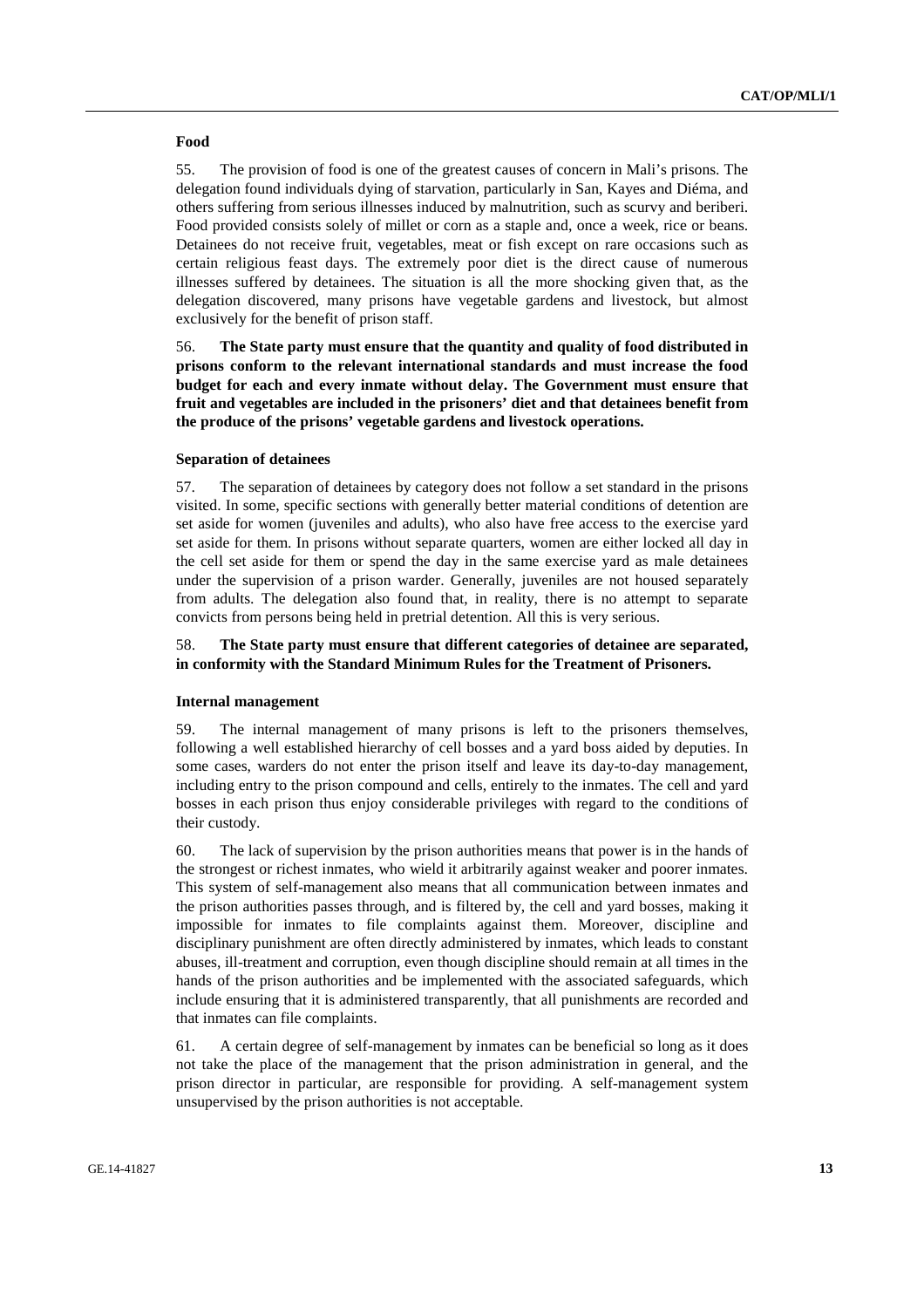62. **Although systems based on inmate self-management offer certain advantages, the Subcommittee recommends that official recognition be given to the role of cell and yard bosses to ensure that they are appointed on the basis of clear and transparent criteria and given a specific mandate. The prison authorities must closely supervise the cell and yard bosses (for whose acts they are ultimately responsible) because only the authorities are entitled to order and carry out disciplinary punishments. Tasks associated with the exercise of official power must continue to be carried out by prison staff. The Subcommittee also recommends that a clear and efficient procedure be established whereby inmates can file requests or complaints directly with the competent authorities. In addition, the authorities should ensure that all detainees are treated on an equal basis and that the advantages granted to cell and yard bosses do not exceed those that can reasonably be considered necessary for them to be able to discharge their duties.** 

#### **Prison activities**

63. Most inmates do not have the opportunity to engage in any kind of organized physical or intellectual activity, whether in terms of leisure, work, vocational training or education. Inmates in a small number of prisons keep themselves busy by making small handicraft items for sale. According to the testimony gathered, however, in some cases, inmates must pay for the right to engage in such activities, and in others, they are not paid for what they produce, and the proceeds of sales are pocketed by the warders. Social workers and assistants do little, when they are present at all.

64. Only inmates assigned to labour duties, such as those on kitchen, gardening or cleaning duty, have a real occupation. The delegation found that some inmates are sent out of prison to work privately for other institutions or prison staff, for instance doing laundry or gardening, which opens the door to possible abuses.

65. **The State party has an obligation to ensure that prison inmates engage in a minimum of activity and, in particular, that those not assigned to labour duties are granted an hour a day of exercise in the open air, as set forth in the Standard Minimum Rules for the Treatment of Prisoners. The State must encourage prison labour with a view to training and rehabilitating prisoners and must ensure that inmates receive reasonable remuneration for their work.** 

## **E. Prison farm**

66. Of the four prison farms in the country, the Subcommittee was able to visit only one, at Baguinéda. Although this open prison facility has room for nearly 35 inmates, it housed only 8 (5 were assigned to labour duties outside the prison), for whom there were 9 guards. Although the facilities for guards and inmates are in poor condition, the establishment has potential. Most of the farm equipment is out of order and production is therefore so limited that it only provides enough for the prison farm itself, but in the past it supplied other establishments too.

67. **The Subcommittee urges the Government to adopt the necessary measures to enable these prison farms to fulfil their role in training prisoners who might benefit from an open system of detention and to facilitate the rehabilitation and social reintegration of such prisoners at the end of their sentence. This would also alleviate prison overcrowding to a certain extent. Moreover, if operated properly, the prison farms could become a less expensive source of food supplies for prisons and help improve the quality of the prisoners' diet.**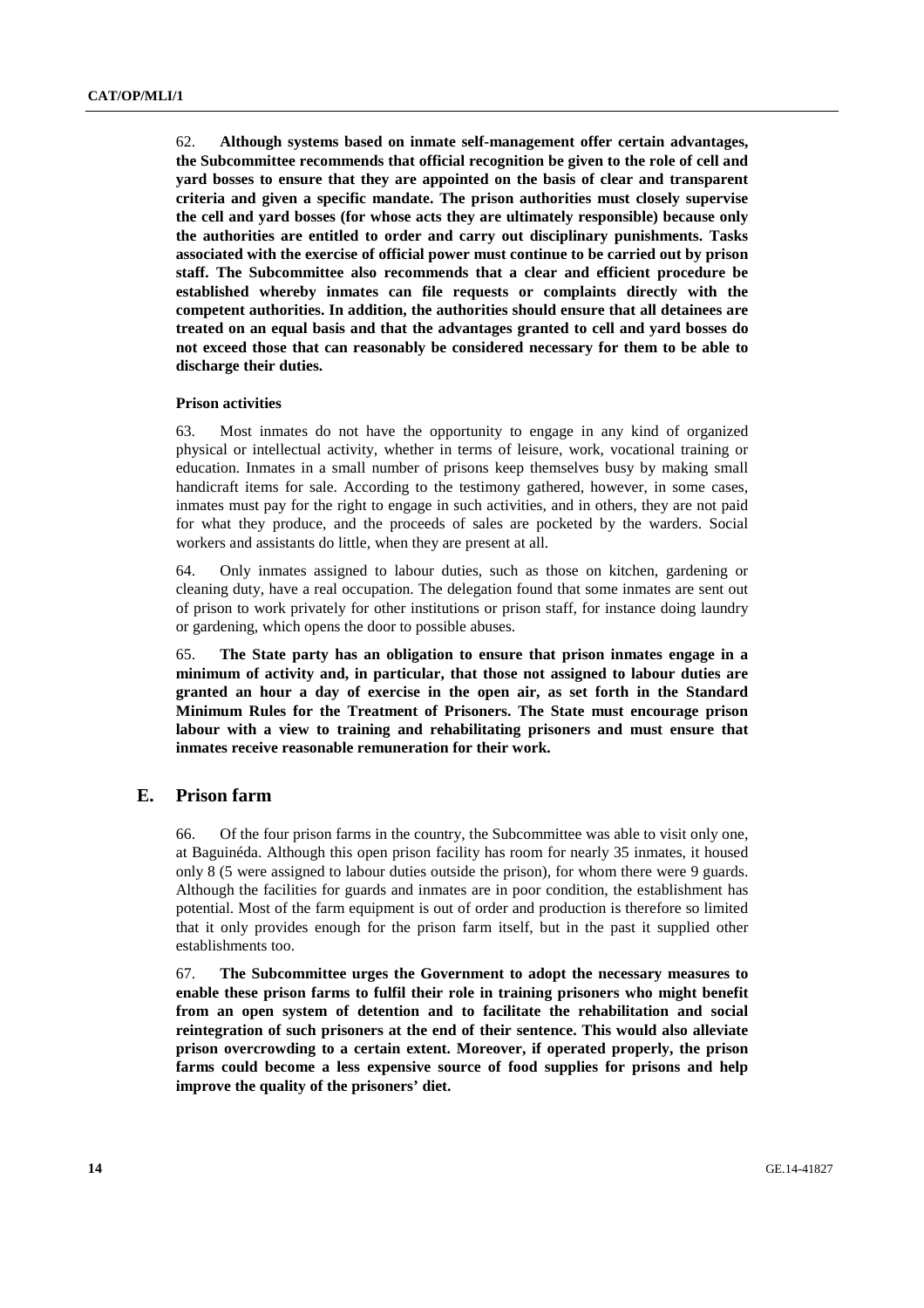## **F. Psychiatric service**

68. The delegation found that the psychiatric unit at the Point G Hospital, which is the only one in the country, takes a generally satisfactory and innovative approach to treatment of the mentally ill and that its staff are competent and motivated. An open-door policy is applied to patients, who are free to move about the establishment. In emergencies, patients are placed in solitary confinement but they are never restrained and a daily record on them is kept by the unit's doctors. The consent of the patient is always sought, which explains why there are very few forced hospitalizations. The rare cases of forced hospitalization that do exist are monitored by the unit's doctors, not the judicial authorities. As a rule, patients are always accompanied by a family member, which appears to have a positive effect on their treatment and, above all, facilitates their return to family and community life and prevents families from "off-loading" their mentally ill relatives. The only negative aspects observed by the Subcommittee were that families bear the entire cost of the medication used in treatment, and the inexplicable case of four chronic patients who were fed by the hospital but were left to live amid the rubbish in an old shed. The hospital does not have the capacity to receive all psychiatric cases, including the most severe ones among the prison population, which means that for these cases there is no real provision in the country.

69. **The State party should ensure that chronically ill patients are lodged in decent conditions and that the hospital assumes responsibility for their medical treatment. It should also study the possibility of having a special procedure for handling the chronically ill and the most serious psychiatric cases, including among the prison population.** 

## **G. Staff**

70. The Subcommittee interviewed the persons in charge and staff members in all the places of deprivation of liberty it visited. It found that some prisons are understaffed and that staff members lack training. Moreover, although paid regularly, they do not receive any bonus payments for the prolonged working hours. Some prisons do not have proper offices or temporary accommodation for staff that stay overnight. The paucity of resources and material allocated to them mean that police and gendarmerie stations and prisons are illequipped to fulfil their tasks properly.

71. The Subcommittee also noted that prison staff receive no specific training and no independent body inspects their work.

72. The Subcommittee also found that staff safety is compromised in several prisons by poor installations (walls that are too low, the lack of watchtowers, and so on) and the lack of proper surveillance equipment. The Subcommittee found that staff members do not receive any in-service training.

73. **The Subcommittee recommends that the authorities improve staff working conditions, allocate sufficient funds and equipment to the various establishments in question, and provide staff with adequate training to enable them to carry out their duties properly. The Subcommittee recommends that the authorities take the necessary measures to improve the working conditions and security of staff, especially in prisons. A human rights training programme should be introduced for law enforcement officers and prison staff.** 

74. **The Subcommittee urges the State party: to draw up an attractive career plan for those responsible for implementing custodial measures; to establish an independent inspection body; and to request assistance and cooperation from the specialized agencies of the United Nations for modernizing the prison system.**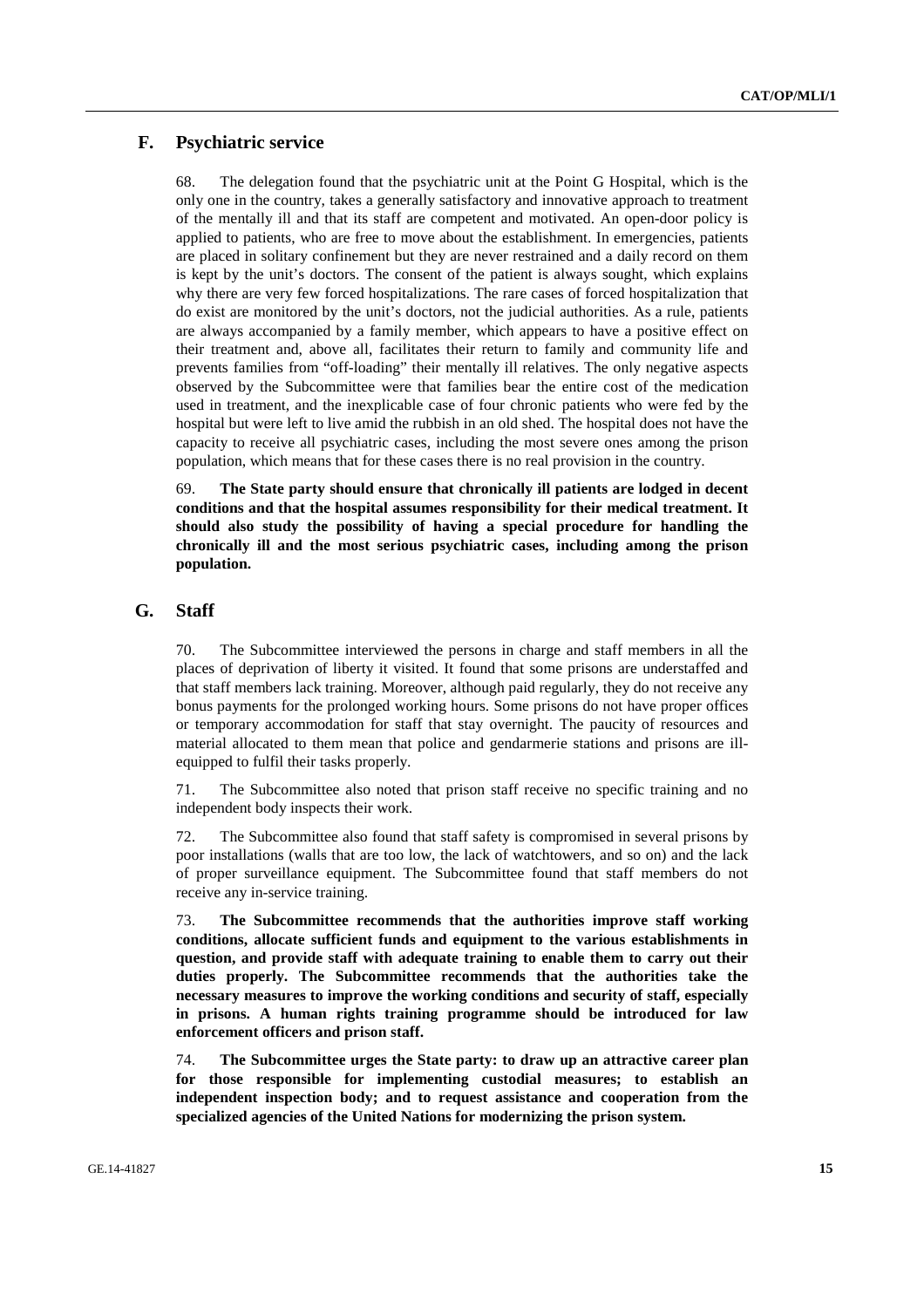## **H. Registers**

75. The Subcommittee found that the records kept on detainees or persons held in police custody vary from one place of deprivation of liberty visited to another. Apart from those kept in Bollé Specialized Detention Centre for Women, the registers need to be standardized and significantly improved. Moreover, the information contained in the various registers (custody, prison and transfer registers) does not match.

76. Sometimes several registers had to be consulted to determine the situation of a single detainee. Since the information is not digitalized, it cannot be easily or quickly accessed or used. The Subcommittee also noted that not all registers are completed and signed regularly and that many useful records, such as records of deaths, transfers to hospital or other prisons, disciplinary punishments, visits by court officials, etc. are not always available.

77. As far as police station registers are concerned, in violation of article 77 of the Code of Criminal Procedure, arrival and departure times of persons taken into custody are not always recorded, thus making it difficult to monitor whether the legal limit on periods of pretrial detention is respected.

78. In the case of prison registers, the absence of copies of warrants of committal makes it impossible to monitor any extensions of pretrial detention. The registers only record the date on which detention started, not the date the prisoner was sentenced. The officer in charge of the registers only has the committal order issued by the judge, which contains no information about future court appearances or the sentence. Most persons in pretrial detention do not know when they will be brought before a judge.

79. **The Subcommittee recommends the standardization and, if possible, centralization and digitalization of the register system in order to facilitate effective monitoring of the legality of pretrial detention. The Subcommittee also recommends the establishment of a register to record extensions of police custody, as well as registers of medical examinations, transfers, visits by court officials, family visits, foreigners and cases of death. The Subcommittee recommends that the authorities ensure the enforcement of article 77 of the Code of Criminal Procedure.** 

## **I. Torture and ill-treatment**

### **Prisons**

80. The Subcommittee encountered numerous cases of ill-treatment and some instances of torture in all the prisons it visited, over and above those caused by the appalling material conditions of detention and extreme overcrowding. They are generally the result of disciplinary measures carried out either by prison staff or by inmates (cell or yard bosses) with the warders' approval and usually take the form of severe beatings with whips, belts, metal cables, rubber straps, canes, poles, etc. Other forms of torture and ill-treatment are used, such as being put in the stocks or forced to remain in painful positions for protracted periods. Such punishment is generally inflicted in front of the other inmates as a deterrent against such offences as stealing other inmates' meals, violence, fighting and attempts at escape.

81. In many prisons, torture or ill-treatment can be avoided if the inmates pay the warders a certain sum, which varies according not only to the punishment in question but also to the inmate's financial situation. In some of the establishments visited, the Subcommittee heard accounts of inmates being threatened with beatings if they did not pay a certain amount. In others, the Subcommittee heard allegations of "preventive" beatings being carried out to maintain prison discipline.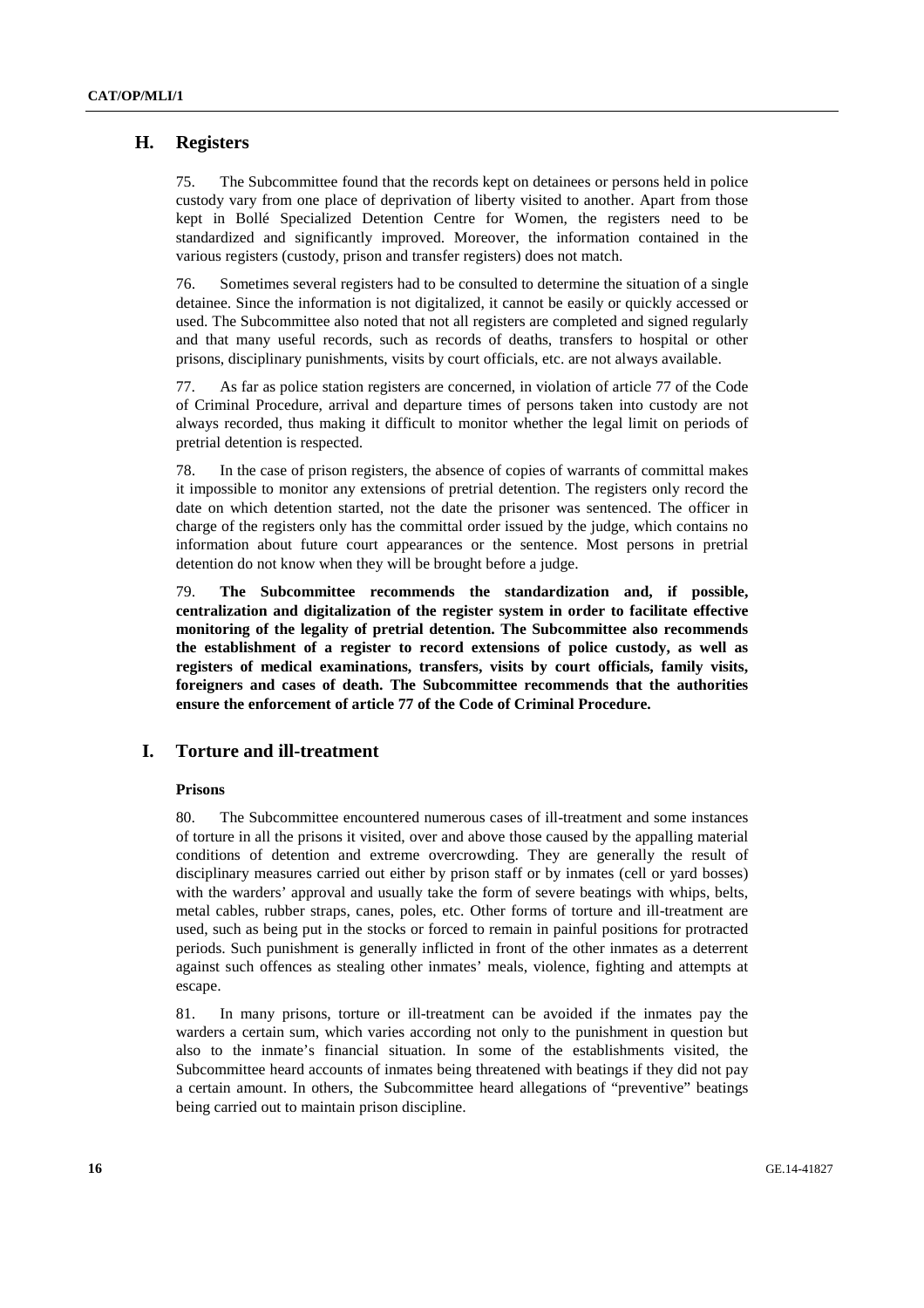82. According to some accounts, prisoners are even forced to help inflict punishment. Given that, in general, warders have left the task of maintaining discipline to cell and yard bosses, it is the latter who decide in an arbitrary fashion what punishment should be administered and by whom. The State party is directly responsible for this situation, since it is the State officials in charge of these establishments who fail to protect the victims and do not punish the perpetrators, who act with their tacit or explicit consent.

83. Protracted solitary confinement is also used as a means of punishing prisoners, including by cell and yard bosses. Another very common form of punishment is to chain prisoners by the feet and hands both in solitary confinement and ordinary cells. These forms of torture and ill-treatment can last for several weeks, even months, which is wholly unacceptable, and also seem to be administered in a completely arbitrary manner. The Subcommittee also heard eyewitness reports of prisoners dying of injuries caused by the above-mentioned ill-treatment and acts of torture. The failure to keep a register of disciplinary measures allows the perpetrators to act with total impunity and serves only to exacerbate the arbitrary abuse of power.

84. According to the information obtained, it is clear that the acts of torture and illtreatment are invariably associated either with maintaining discipline among the inmate population, which is necessary due to the lack of resources allocated to security, among other reasons, or with the corruption that is widespread in the prison system. The importance of the human factor should not be underestimated, however, since many prisoners indicated that the more or less violent disposition of the warders and other prison staff, but above all of the prison director, largely determined the degree of violence to which inmates were subjected. The arrival of a new director could dramatically increase or decrease the level of violence.

#### **Police and gendarmerie stations**

85. It is important to note that the majority of cells in the police and gendarmerie stations that were visited either had few inmates or were empty, which stands in contrast with the overcrowding in prisons. The Subcommittee was apprised of cases of torture and ill-treatment inflicted on persons held in custody in police and gendarmerie stations in order to extract confessions. That information was obtained from prison inmates, not during the brief interviews held in the police and gendarmerie stations. The allegations of torture and ill-treatment are similar and always consistent: persons held in custody are tortured in order to extract confessions before they are presented before the court. Numerous reports were received from witnesses of detainees arriving in prison with serious injuries that were the result of having been tortured. The lack of basic rights as detailed above in paragraphs 16 to 34 only serves to encourage such practices.

86. **The Subcommittee recalls that, under article 2 of the Convention, no circumstances may be invoked as a justification of torture or ill-treatment. The State party must therefore take all possible measures to stop all ill-treatment and torture of detainees, in prisons as well as in police and gendarmerie stations, in particular by firmly condemning all such acts and establishing a legal framework in accordance with the State's international obligations to prosecute the perpetrators of such acts.** 

87. **The Subcommittee underscores the importance of the training of law enforcement personnel, civil or military, especially those involved in the custody, interrogation or treatment of detainees and stresses that, under articles 10 and 11 of the Convention, the State party has the obligation to ensure that education and information regarding the prohibition of torture are fully included in the training of such personnel and that interrogation instructions and practices, as well as arrangements for the custody of detainees, are in accordance with the Convention.**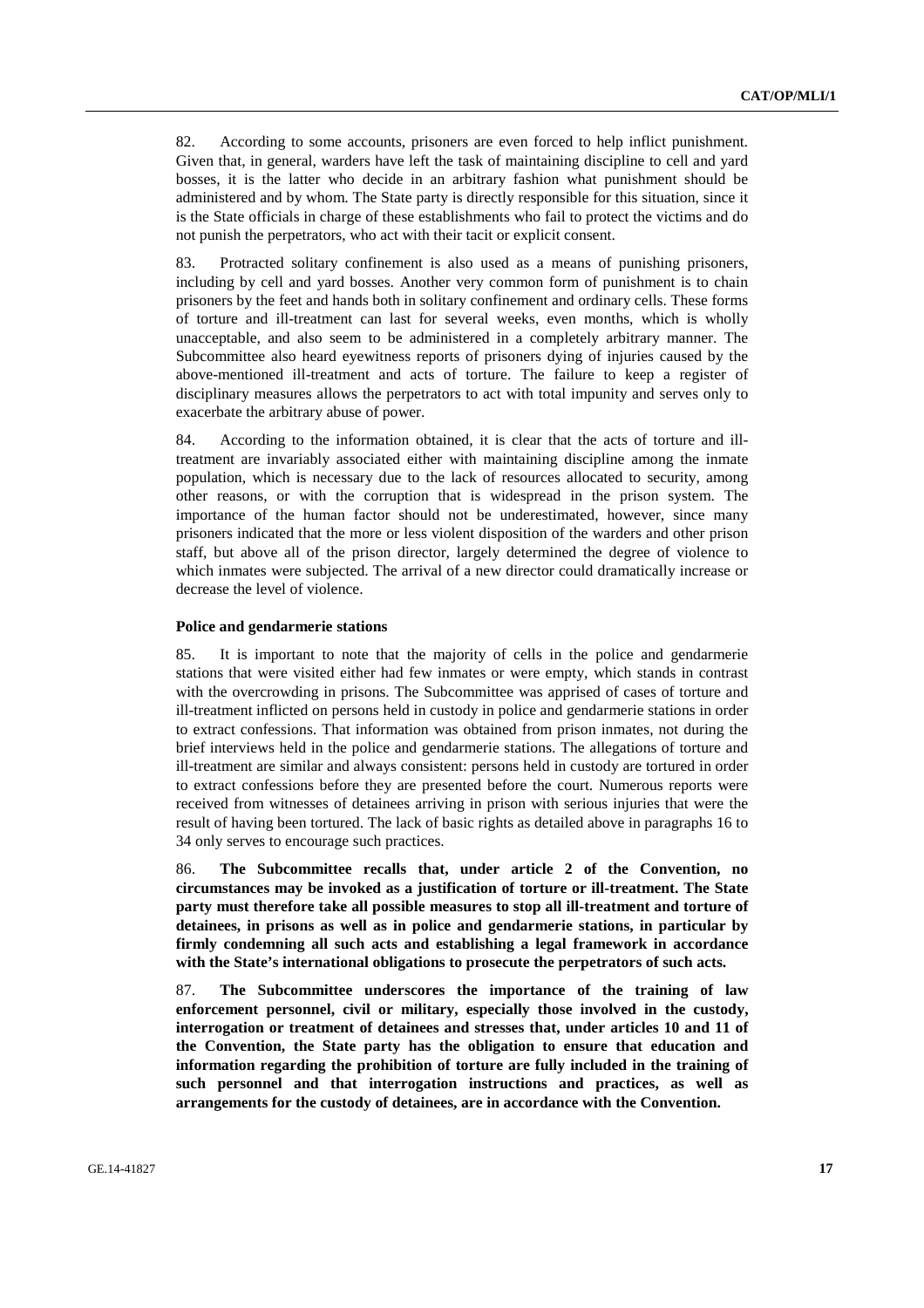88. **The Subcommittee also recalls the Code of Conduct for Law Enforcement Officials, adopted by the United Nations General Assembly in resolution 34/169 of 17 December 1979, and the Guidelines and Measures for the Prohibition and Prevention of Torture, Cruel, Inhuman or Degrading Treatment or Punishment in Africa (the Robben Island Guidelines), adopted by the African Commission on Human and Peoples' Rights in October 2002.** 

## **J. Impunity**

89. The Subcommittee is of the view that impunity is one of the key factors behind the continued use of ill-treatment and torture, which undermines the rule of law and weakens institutions, at the same time creating a propitious climate for such practices. No statistics have been provided regarding officials brought to justice but it is clear that the failure to prosecute the perpetrators of ill-treatment and acts of torture perpetuates a culture of tolerance and impunity towards abuses committed by them.

90. **The situation observed by the Subcommittee is one of total impunity for the perpetrators of acts of torture and ill-treatment, which, given the scale of such acts, is wholly unacceptable. The situation will not improve so long as the perpetrators are not held responsible for their actions in accordance with the Convention. The State party must act immediately in accordance with Malian law and its international obligations.** 

## **K. System of complaints and visits and inspection of places of detention**

91. In theory, persons in detention have the right to lodge complaints, especially in respect of ill-treatment or poor conditions of detention. However, that right is not regulated and detainees have no choice but to approach the prison director or his or her staff, more often than not via the cell or yard bosses. In its visits to various places of detention, the Subcommittee found no trace of complaints by detainees in registers, either in prisons or in police or gendarmerie stations, which supports the conclusion that there is in fact no institutionalized complaints system.

92. The Subcommittee also found only few signs that visits or inspections to places of detention had been made by the Ministry of Justice, members of the judiciary, the national preventive mechanism or non-governmental organizations, which is particularly serious given the situation in such places, especially in the prisons.

93. In the light of these observations, the Subcommittee reminds the State party that all prison sentences must be implemented in accordance with the law, that pretrial detention must be a measure of last resort, that imprisonment for failure to pay a debt is prohibited and that one of the objectives of prison sentences is the subsequent reintegration of the detainee into civilian life, principles which an effective complaints and inspection system could help reinforce.

94. **The Subcommittee recommends that the authorities urgently establish a system in which confidential complaints can be lodged with an independent body outside the prison administration that gives them proper follow-up. All complaints of poor detention conditions or ill-treatment and torture must be investigated promptly, impartially and effectively, including through the prosecution of the perpetrators of such acts, in conformity with articles 12 and 13 of the Convention. This will also make it possible to combat impunity effectively.**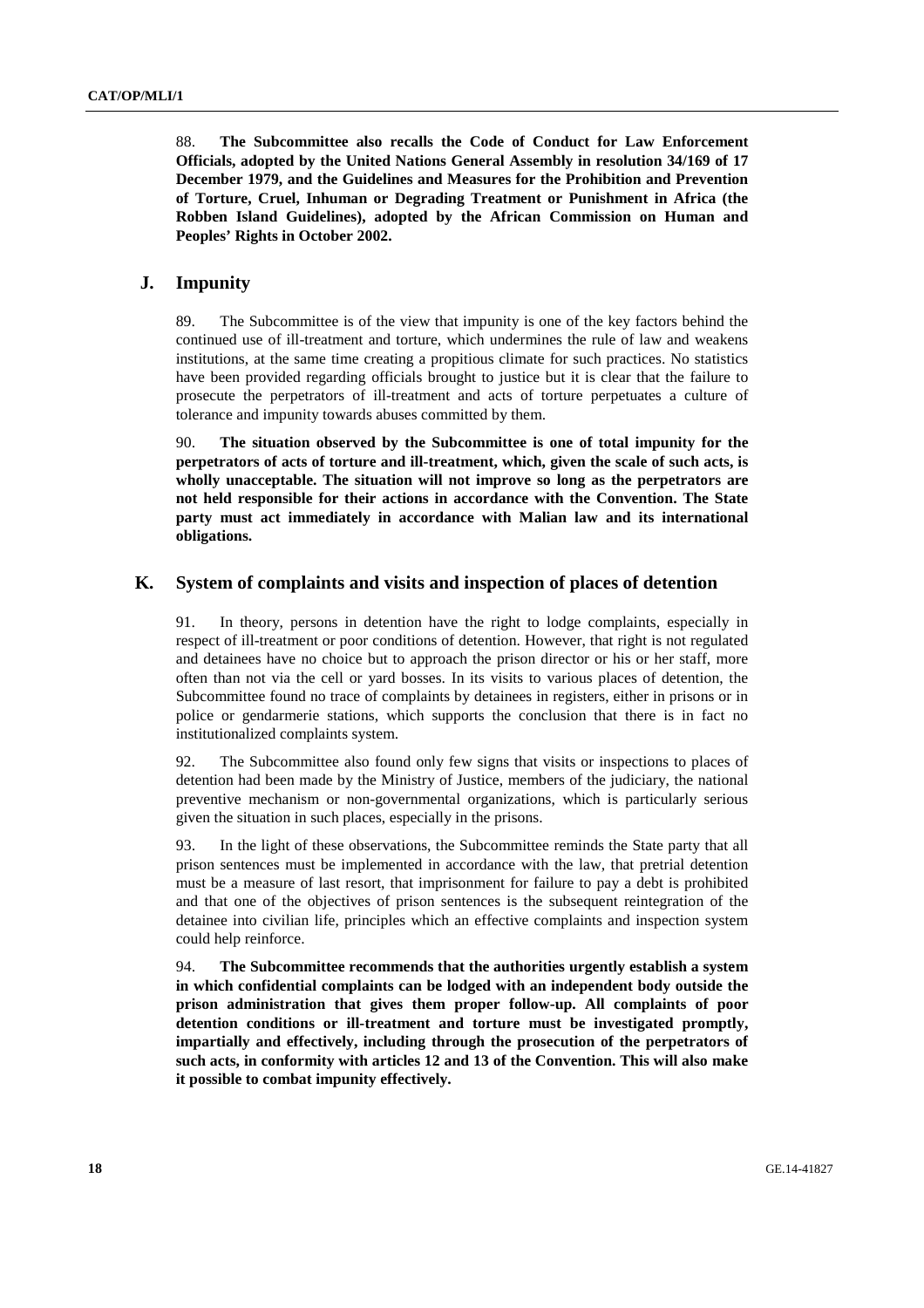## **L. Reprisals**

95. On the whole, persons deprived of their liberty were frightened to speak freely with the Subcommittee. They clearly expressed their fear of reprisals. Several detainees said that they would certainly be beaten, placed in solitary confinement or subjected to other illtreatment after the Subcommittee's visit for having spoken to members of the Subcommittee. Some also told the Subcommittee of the warnings and intimidation that they had received from warders and squad chiefs, designed to dissuade them from talking to the Subcommittee.

96. Warnings of reprisals had clearly been issued in several prisons, including Bamako prison, where the Subcommittee gathered statements from witnesses to that effect. The Subcommittee reported the matter to the Ministry of Justice and to the focal point for the visit, as well as in the preliminary observations submitted to the Government on 14 December 2011, and expressed its concern about the risk of reprisal facing the detainees and staff who had communicated with the Subcommittee.

97. **The Subcommittee wishes to remind the State party that all forms of intimidation and reprisals against persons deprived of their liberty constitute violations of its obligations under the Optional Protocol. In accordance with article 15 of the Optional Protocol, the Subcommittee requests that the authorities of Mali ensure that no reprisals are exacted after its visit. The Subcommittee requests that the State party provide detailed information on the steps taken to prevent and hinder the taking of reprisals against staff members or detainees who spoke to members of the Subcommittee.** 

# **V. Conclusions**

98. The Subcommittee recalls that this report represents only the first stage of a constructive dialogue with the Malian authorities on the above-mentioned challenges.

99. **The Subcommittee requests the Malian authorities to reply, within six months, with details of the measures taken by the State party to follow up on its recommendations. The State party is asked to respond to the specific requests for information made by the Subcommittee in this report and to authorize its publication.**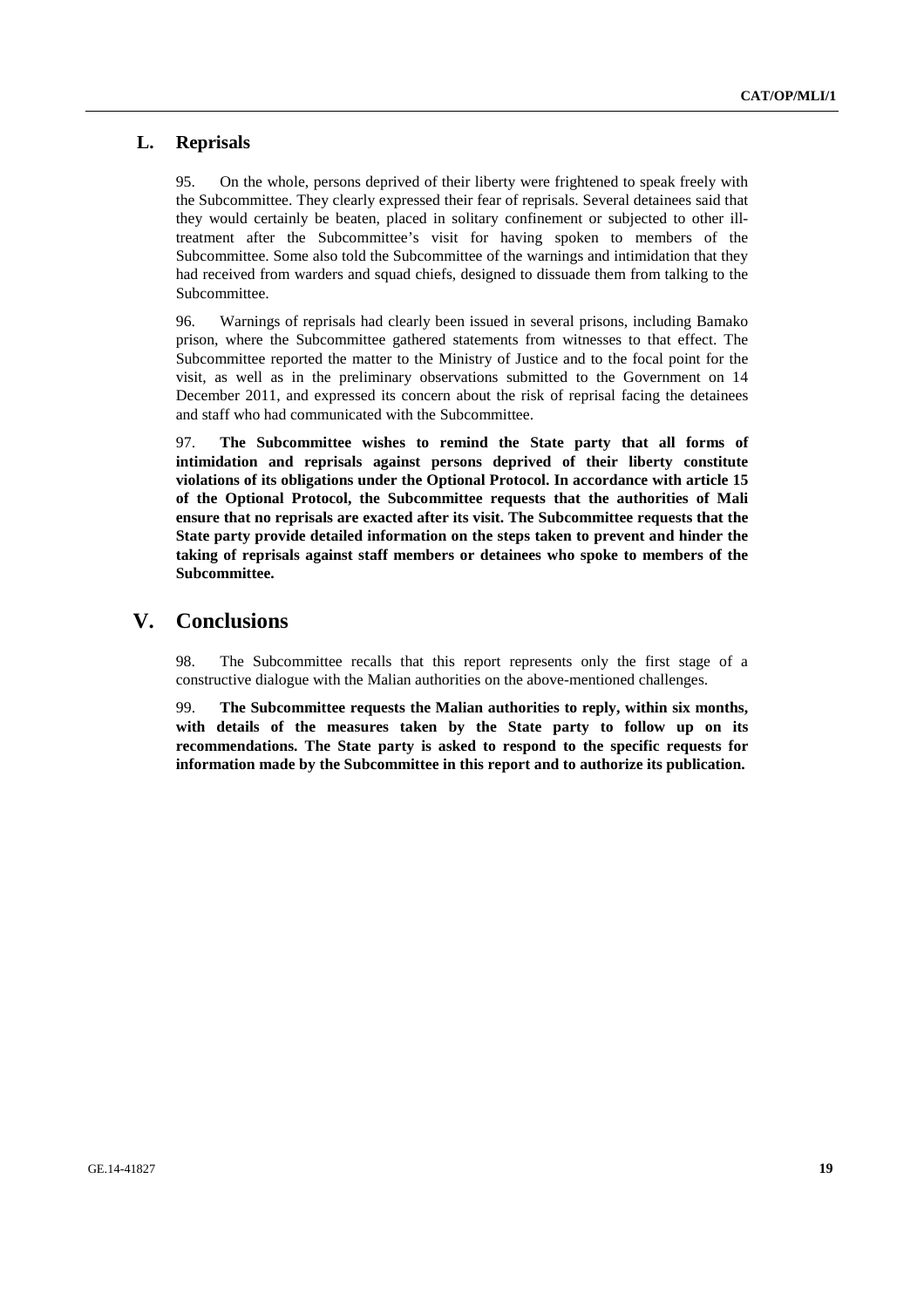# **Annex**

# **Places of deprivation of liberty visited by the Subcommittee**

# **I. Prisons**

- 1. Bamako Central Prison
- 2. Bollé Specialized Detention and Rehabilitation Centre for Women
- 3. Bollé Specialized Detention and Rehabilitation Centre for Juveniles
- 4. Koulikoro prison and correctional centre
- 5. Ségou prison and correctional centre
- 6. Kita prison and correctional centre
- 7. Kayes prison and correctional centre
- 8. Bafoulabé prison and correctional centre
- 9. Diéma prison and correctional centre
- 10. San prison and correctional centre
- 11. Sikasso prison and correctional centre
- 12. Bougouni prison and correctional centre
- 13. Baguinéda prison farm
- 14. International Criminal Tribunal for Rwanda wing for Rwandan prisoners, Koulikoro prison and correctional centre

# **II. National Gendarmerie**

- 1. Judicial investigation unit, Camp I, Bamako
- 2. Search brigade, Camp I, Bamako
- 3. Kayes brigade
- 4. Ségou brigade
- 5. Koutiala brigade
- 6. Koulikoro brigade
- 7. Kita brigade

# **III. Police**

- 1. Third District police station, Bamako
- 2. Koulikoro police station
- 3. First District police station, Kayes
- 4. Second District police station, Kayes